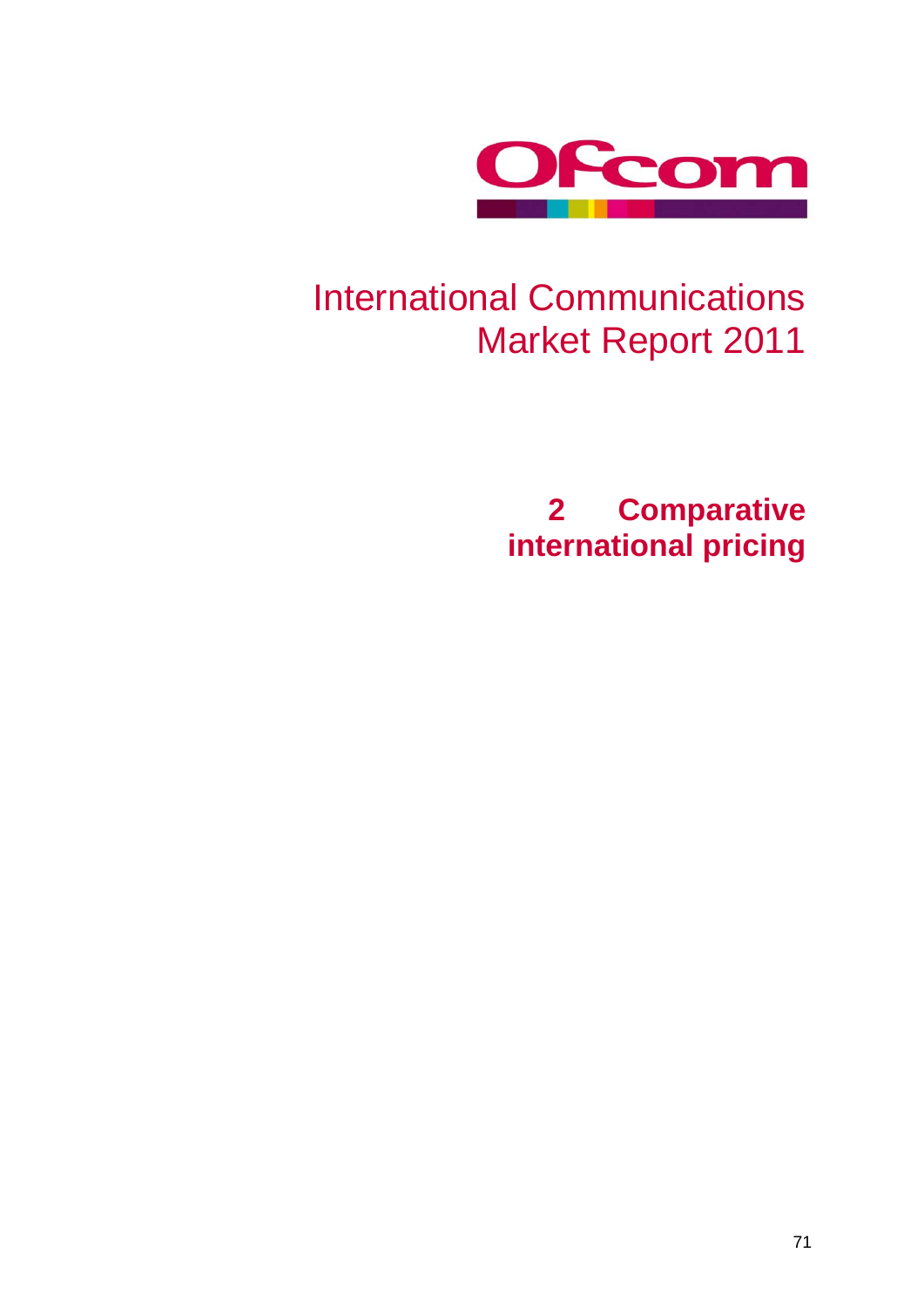# **Contents**

|        | 2.1 Comparative international pricing                               | 73  |
|--------|---------------------------------------------------------------------|-----|
| 2.1.1  | Introduction                                                        | 73  |
| 2.1.2  | Methodology                                                         | 73  |
| 2.1.3  | Summary of 'best price' analysis'                                   | 78  |
| 2.1.4  | Fixed voice summary                                                 | 80  |
| 2.1.5  | Mobile summary                                                      | 82  |
| 2.1.6  | Fixed-line broadband summary                                        | 87  |
| 2.1.7  | Mobile broadband summary                                            | 89  |
| 2.1.8  | TV summary                                                          | 90  |
| 2.1.9  | Basket 1: a low-use household with basic needs                      | 91  |
| 2.1.10 | Basket 2: A broadband household with basic needs                    | 93  |
| 2.1.11 | Basket 3: A mobile 'power user'                                     | 96  |
| 2.1.12 | Basket 4: A family household with multiple needs                    | 99  |
| 2.1.13 | Basket 5: An affluent two-person household with high use of mobile, |     |
|        | internet and premium TV                                             | 101 |
| 2.1.14 | Conclusion                                                          | 104 |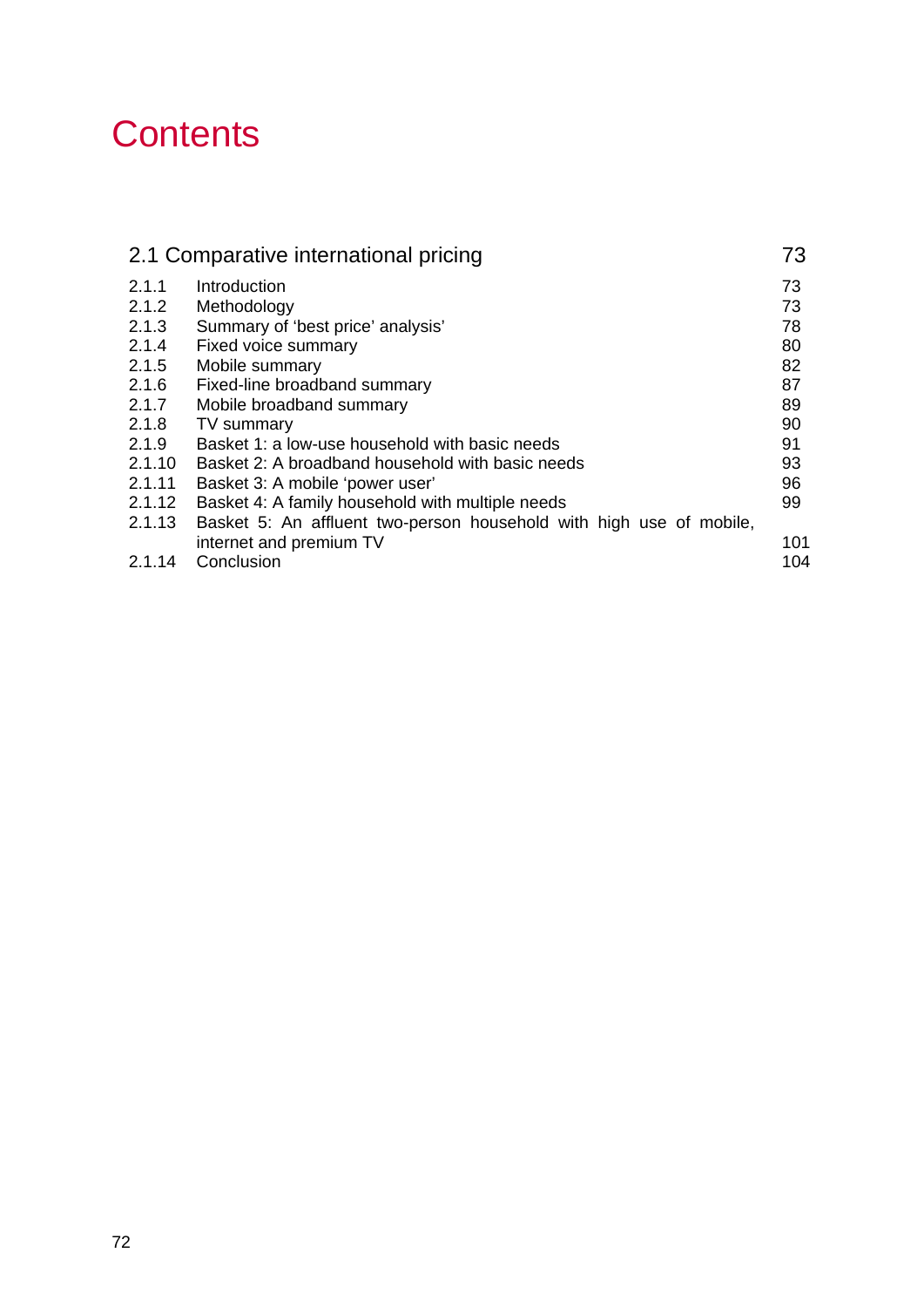# <span id="page-2-0"></span>2.1 Comparative international pricing

# <span id="page-2-1"></span>**2.1.1 Introduction**

Elsewhere in this report we benchmark the UK against other countries in terms of the availability, take-up and use of services, and the revenue generated from these services. However, when comparing markets for communications services across the world, the metric that is most important to the largest number of consumers is price.

It is extremely difficult to provide meaningful international comparisons due to tariff complexity, the wide range of usage profiles across households within countries, large variation in 'average' use between countries, the increasing bundling of services (where more than one service is offered on a single bill from the same provider), and variations in installation and hardware costs.

To attempt to address these issues, we have developed a methodology for comparing prices based on consumption across 'typical' household types in the UK, France, Germany, Italy, Spain and the US (where we have used Illinois as a representative state), and which considers issues including the impact of hardware subsidies and multi-service discounts. Within this section of the report, we provide an overview of the methodological principles (essential to understanding the basis of the findings), and a summary of findings, followed by a basket-by-basket analysis. Appendix B details our methodology.

# <span id="page-2-2"></span>**2.1.2 Methodology**

Full details of the methodology are provided in Appendix B, but the basic principles are as follows:

We constructed five 'typical' household types, which collectively may be seen as representative of the average population across our countries, and defined a basket of communications services (fixed-line voice and broadband, mobile voice, messaging, broadband and TV) appropriate for each household type [\(Figure 2.1\)](#page-2-3).

In order to address potential bias arising because our baskets are more closely aligned with the usage profiles of some countries than of others, we have adjusted the overall average use, across the five baskets, to ensure that it closely matches average use across the six countries.

## <span id="page-2-3"></span>**Figure 2.1 Summary of baskets used in the analysis**

|                | 'Typical household type' Fixed voice        |               | <b>Mobile</b> | <b>Mobile</b> | <b>Fixed line</b><br>voice messaging broadband broadband | <b>Mobile</b> | <b>Television</b>    |
|----------------|---------------------------------------------|---------------|---------------|---------------|----------------------------------------------------------|---------------|----------------------|
|                | A low use household with<br>basic needs     | Low           | Low           | n/a           | n/a                                                      | n/a           | <b>Basic</b>         |
|                | 2 A broadband household<br>with basic needs | <b>Medium</b> | Low           | Low           | Low                                                      | n/a           | <b>Basic</b>         |
|                | 3 A mobile 'power user'                     | n/a           | High          | High          | n/a                                                      | High          | Pay-TV               |
| $\overline{4}$ | A family household with<br>multiple needs   | High          | <b>Medium</b> | High          | <b>Medium</b>                                            | n/a           | Pay-TV               |
|                | 5 An affluent two person<br>household       | Low           | High          | Medium        | High                                                     | Medium        | HD premium<br>pay-TV |

*Source: Ofcom*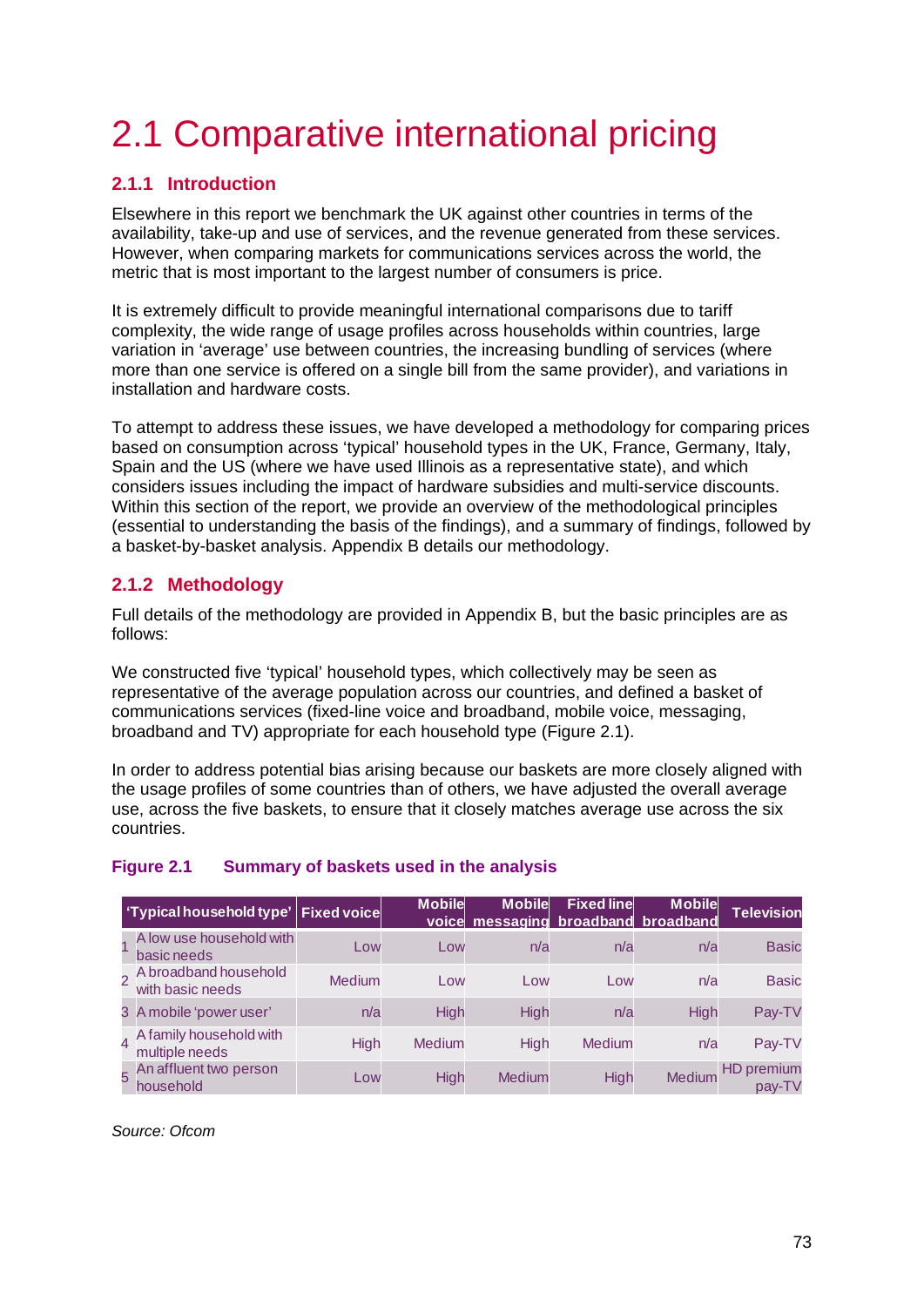- We included a wide range of components within the baskets to make them represent as accurately as possible the actual prices consumers pay. For example:
	- o Fixed voice minutes were distributed by whether they were to fixed or mobile lines, by call distance (local, regional, national and international, including a range of international destinations) and by time of day (day, evening, weekend).Non-geographic calls were excluded from the analysis.
	- o Mobile calls (and messaging) were split between 'on-net' and 'off-net', and voicemail was included.
	- o Call set-up costs and per-minute charging were incorporated, and a range of call lengths were used (distributed around an average based on figures from 30 OECD countries).
	- o Incoming calls to mobile phones were included, in recognition of the different charging mechanism in the US.
	- o Broadband components were defined both by minimum headline speed and by minimum data/time online requirements.
	- o The television element included the licence fee and hardware cost. Because of difficulties in comparing channels and their programmes, two tiers of pay-TV were considered: the most basic pay service available, over and above the channels available on free-to-air TV; and a premium service defined by high-definition channels and a top price film/entertainment package, combined with the best package of top-tier football matches.
- The average monthly use across the baskets was adjusted to ensure that it was closely aligned with average use in households across the six countries.
- Mobile handsets, broadband routers, digital set-top boxes and DVRs were included within the baskets (and amortised over an appropriate period in order to attribute a monthly cost). This was necessary because this equipment is often inseparable from the service price, as operators frequently include subsidised or 'free' equipment (for example, a mobile handset or a wireless router), but seek to recoup the cost of these devices through subscriptions and service payments across the life of a contract. For similar reasons, we included connection and/or installation costs.
- In July 2011, details of every tariff and every tariff combination (including bundled services) from the largest three operators in each country by retail market share were collected (and from more than three operators, if this was required to ensure that a minimum of 80% of the overall market was represented). Multi-play tariffs (i.e. those which incorporate more than one service) were also collected. Only those tariffs that were published on the websites of the operators were included (i.e. excluding bespoke tariffs that are offered only to certain customers).
- Across the six countries, the tariff data comprised:
	- o fixed voice: 613 tariff options;
	- o fixed broadband: 282 tariff options;
	- o mobile: 3,475 tariff options;
	- o mobile broadband: 347 tariff options;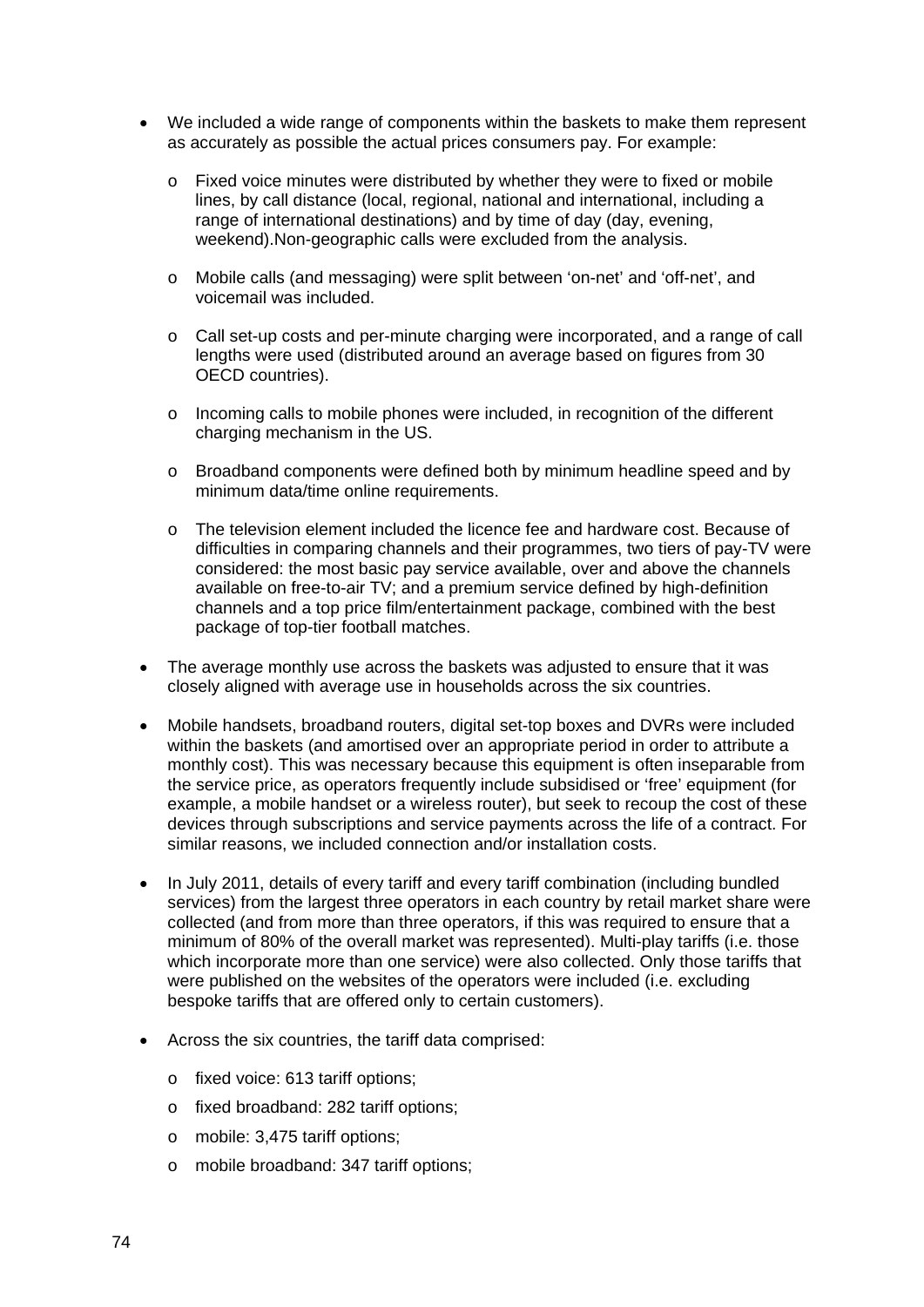- o television: 367 tariff options; and
- o multi-play bundles: 1,404 tariff options.
- Our model identified the tariffs that offer the lowest price for meeting the requirements of each of the household baskets.
- All prices have been converted to UK currency using a purchasing power parity (PPP) adjustment based on OECD comparative price levels and exchange rates on 1 July 2011.

## **Analysis**

In order to provide an illustration of prices for the individual services in each country, and show the best value that consumers could get for their full 'basket' of services, we have provided two types of analysis for each basket.

The first ('average single service' pricing) illustrates the price of each individual service, as defined by the average of the lowest-price tariffs offered by the three largest operators that provide the service in each country, weighted by the market share of the service provider in order to ensure fair representation. Essentially, we assume that consumers have a restricted number of choices, and can only obtain their desired combination of services from standalone offers. This provides a useful comparison of the relative costs of communications services, although a limitation of this analysis is that some providers do not offer stand-alone services: for example, in the UK, TalkTalk markets broadband only to its fixed voice subscribers.

The second type of analysis ('best-offer' pricing) identifies the lowest price that a consumer could pay for this basket of services, including, where appropriate, purchasing 'bundled' services. Our view is that this type of analysis is essential in order to provide a true picture of the position of consumers in each market, since they increasingly buy multiple services from single operators. Examples in the UK are Sky's TV, broadband and talk 'triple-play' offer, and Virgin's 'quad-play' offer that includes TV, voice, broadband and mobile. There are, however, two limitations to this type of analysis. First, 'bundled' service offerings are typically not available to all consumers as they are generally geographically constrained to areas where premises are connected either to a cable network or to an unbundled telephone exchange. Second, even in areas where these services are available, take-up may be low. Therefore, although the 'best offer' provides insight into the lowest prices available to some customers, it is not as good a reflection of the prices that consumers are actually paying as the weighted average analysis - which is only possible when looking at single-service pricing.

## **Limitations**

We believe that a multi-platform, basket-based approach is the most useful way to compare international pricing of communications services. Nevertheless, there are some limitations to our methodology, and the following notes and caveats are important in interpreting the analysis below.

• The analysis assumes a systematic and rational consumer who has a full understanding of his or her usage requirements and is prepared to shop around and undertake some often quite complex calculations to identify the tariff which offers the best value. In reality, few consumers act in this way and will be on the lowest cost combination of services for their usage profile, but we believe the assumption is necessary in order to provide effective international comparisons. It should be noted, however, that alternative measures of consumer choice and the competitive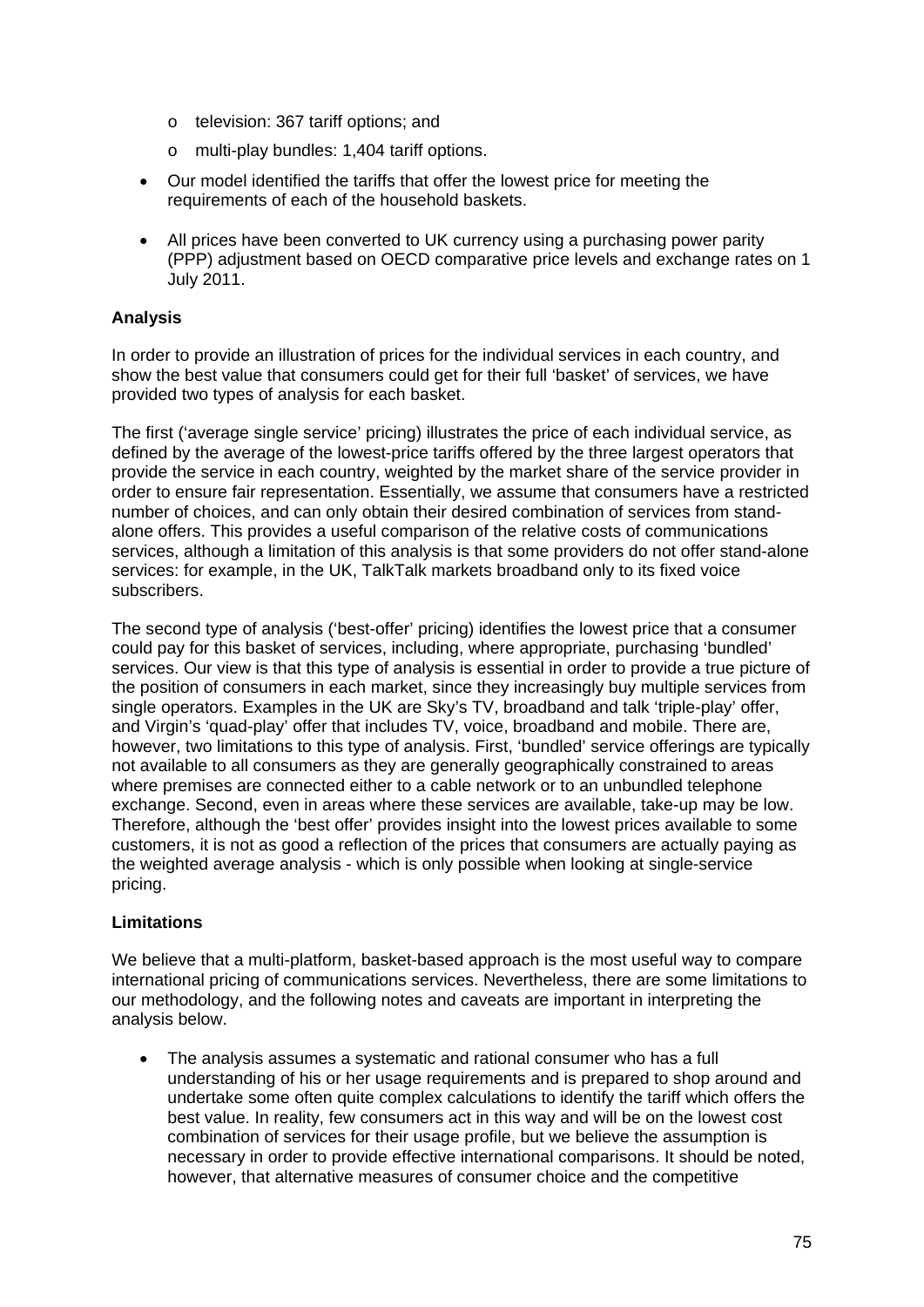environment are the complexity of tariff structures (a large range of tariffs is generally beneficial to consumers as it indicates that consumers have choice and are more likely to find an option which meets their needs; but the complexity of tariffs may make it more difficult to compare prices and select the optimal tariff), and the ease of switching to an appropriate tariff.

- In looking only at tariffs offered by the largest operators in each country, lower prices which might be available from smaller operators seeking to disrupt markets are not included, purely for practical reasons. Nevertheless, we believe that using the prices of the largest operators is appropriate, both because they are the best reflection of the general consumer experience and because their pricing both defines and is defined by the competitive environment in which they operate.
- Although we have been as comprehensive as possible, tariffs are often highly complicated and there are some components that we have been unable to incorporate into our model; for example, benefits which are available only to certain types of consumers, such as *BT Basic* which offers lower-price line rental to consumers on income support, and levels of customer service.
- In order to calculate the weighted average, we have used market share calculations based on operators' retail customers. It should be noted that market share calculations are based on the overall subscriber base, not the subscriber base for the particular tariff (for which figures are not available).
- Pay-TV services are a component of three of the baskets we examine. However, it has not been possible to compare like-for-like subscriptions, principally because of differences in the composition of basic and premium channels across the six countries. As a consequence, quantitative comparison of international TV pricing is arguably less meaningful than for telecoms services. This is also an issue in the pricing of 'triple-play' services, where there is a wide variation in the types of TV content.
- For television services in some countries there are only two operators (or only one, for some premium TV offerings) with nationwide coverage and/or significant market share. In these instances, we have identified the best-value tariff from each of them and calculated a blended average based on their market shares.
- To avoid 'skewing' the average single-service pricing analysis, tariffs which are over 100% higher than those offered by the lowest-price provider are excluded from the weighted average (the aim here is to exclude tariffs which are clearly not targeted at the usage profile we are analysing).
- Some services are not available nationwide. This is particularly true for services which are available only where local exchanges have been unbundled, and for IPTV, which requires a high-speed broadband connection, but is also true for cable TV and all types of broadband.
- We do not define whether the mobile phone component in a basket is pre-pay or post-pay. We believe this enables better international comparison, given the very different pre-pay / post-pay splits in different countries (for example, over 80% of Italian mobile connections are pre-pay, while over 80% of US mobile connections are post-pay). However, a consequence of this is that the analysis does not recognise the different characteristics of the services; for example, a pre-pay mobile may be the only option available to consumers with a poor credit rating and may also offer advantages to those who vary their use month by month.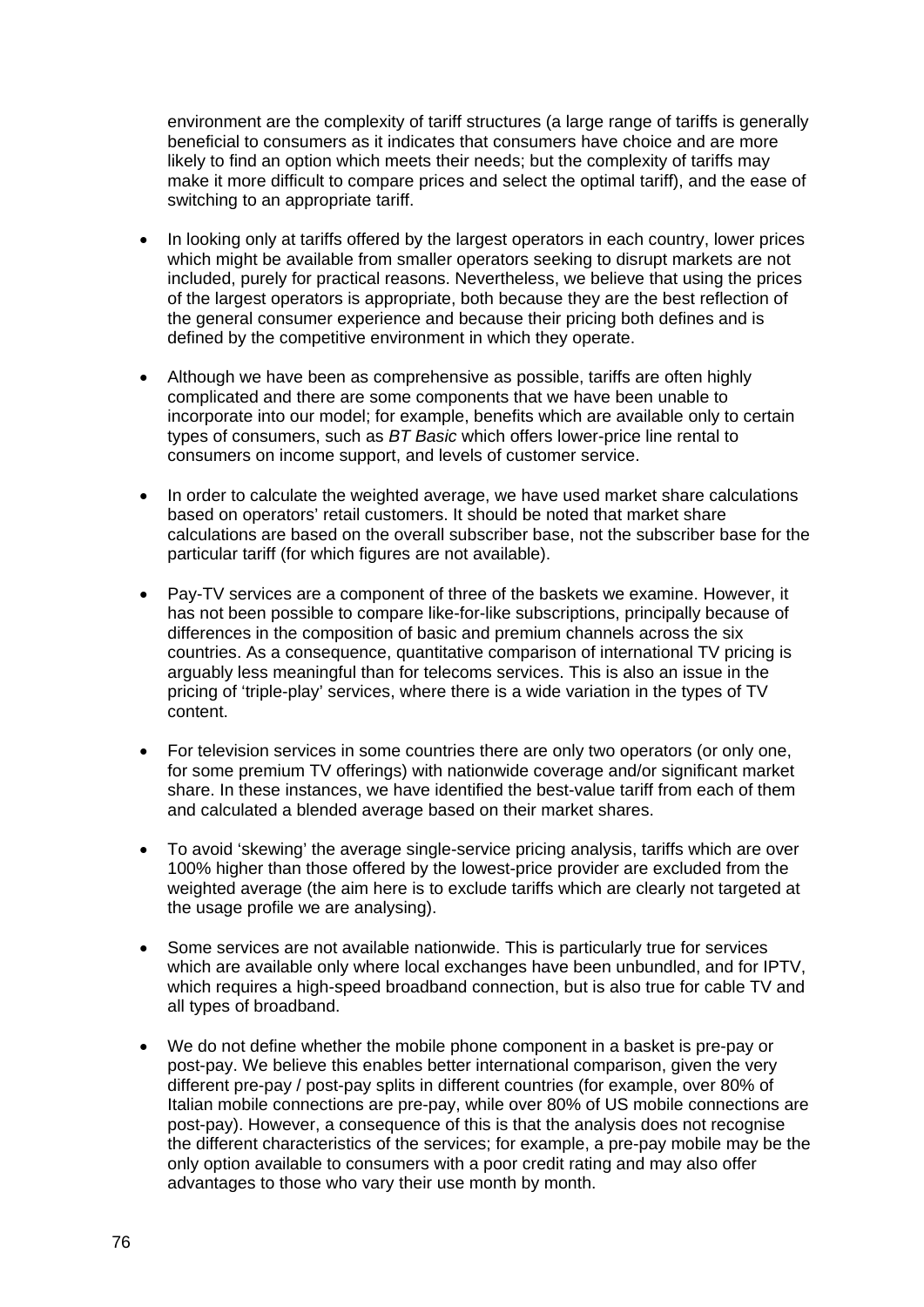- Representative pricing in the US as a whole is difficult, due to large regional variations as a result of local incumbent telecoms operators and cable operators offering localised prices for fixed-line services. We use only those tariffs available within the state of Illinois, chosen because it is broadly representative of the US as a whole in terms of its relative wealth and rural-urban split (it incorporates the city of Chicago as well as large agricultural regions). Nevertheless, US pricing should not be viewed as representative of the whole country.
- In order to ensure that the changes we identify within countries have been driven by changes in the market rather than simply by changes in the currency exchange rate, we have used the same PPP-adjusted exchange rate in 2011 and applied it to 2010 data. This means that there may be some distortions in the relative positions of countries compared to the findings in 2010. The prices quoted are in nominal terms.

## **Report structure**

We start the analysis in this section of the report by summarising the 'best offer' pricing for our baskets across the six countries covered in this section of the report. This includes analysis of the lowest-cost pricing for single-service offers (where each service element of our baskets is purchased on a standalone basis) and also the 'best prices' available when 'multi-play' bundled tariffs are also considered.

We then go on to look at the individual components of our five baskets in order to compare the relative prices of services across these countries, both in terms of the lowest prices available when purchased on a standalone basis, and the 'weighted average' single-service cost across the largest operators in each market.

Finally, we look in more depth at the cost of fulfilling the requirements of each of our baskets in terms of the 'weighted average' cost across the three largest providers in each nation, and also the 'best prices' available when 'multi-play' bundles are included.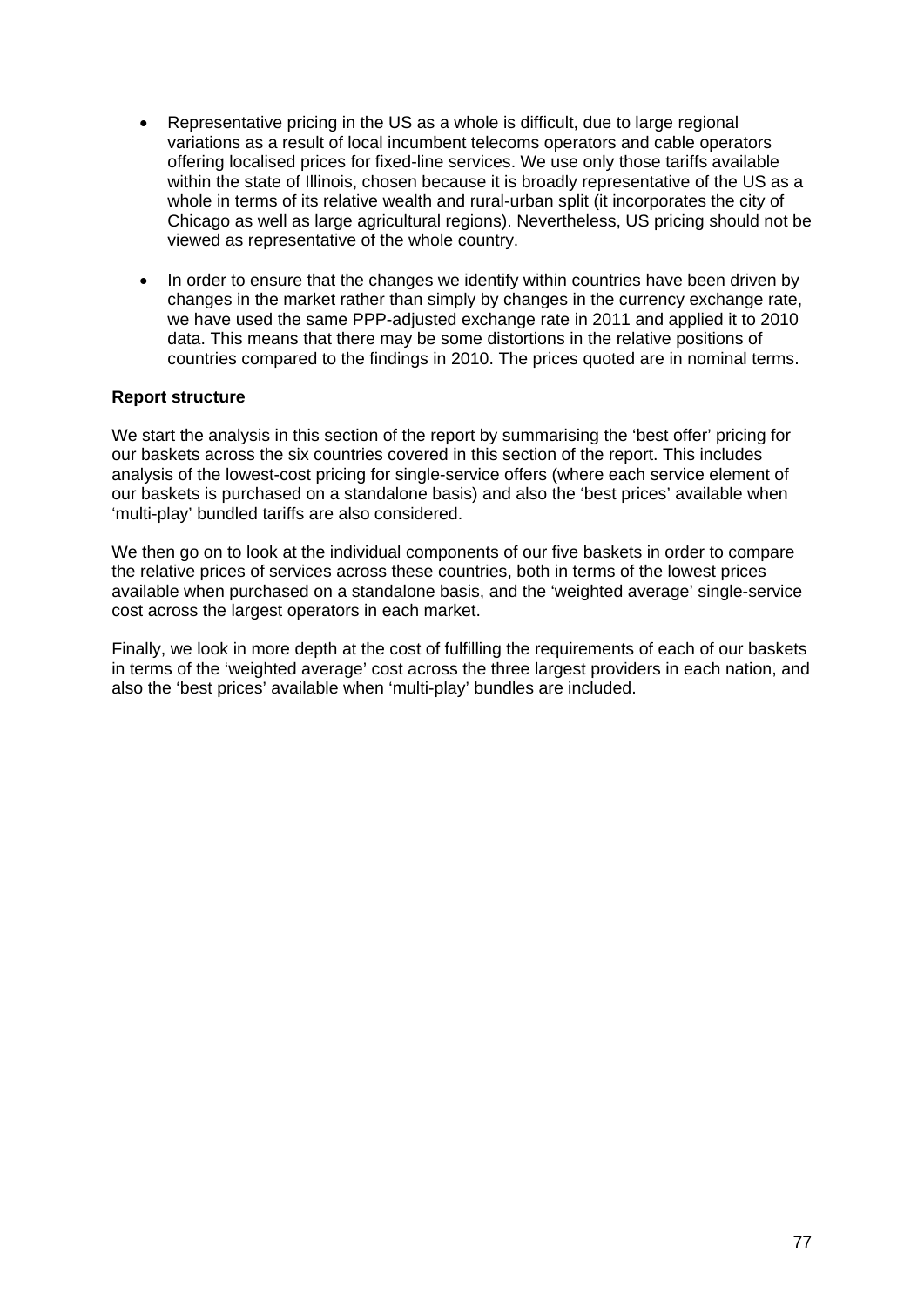# **2.1.3 Summary of 'best price' analysis'**

## <span id="page-7-0"></span>**Bundles usual provide the lowest prices when purchasing fixed broadband**

In 2011 the least expensive option for purchasing Baskets 2, 4 and 5 (which all include a fixed broadband connection) involved purchasing multiple services in a 'bundle' (rather than buying each service on a standalone basis) in all of our comparator countries, the only exceptions being for Baskets 2 and 5 in the US [\(Figure 2.2\)](#page-8-0).

For Baskets 1 and 3 (which do not include a fixed broadband connection) the 'best offer' combination of services to fulfil each basket involved purchasing stand-alone services except for Basket 1 in Germany and Italy, where the cheapest combination of services included buying a fixed voice and fixed broadband 'dual-play' bundle, even though this basket does not require a fixed broadband connection.

#### **Prices in the UK are among the lowest across the six countries covered**

Prices in the UK were among the lowest across the countries covered by the research: including the licence fee, the lowest 'best-offer' prices for three of our five baskets (Baskets 2, 3 and 5) were found in the UK, as were the second-lowest 'best offer' prices for the remaining two baskets.

The lowest price available in the UK for Basket 2 (which includes a basic broadband connection, a fixed voice line and two mobile phones with low use) was £42 [\(Figure 2.2\)](#page-8-0) This involved purchasing a bundled tariff which includes 'unlimited' broadband access at a speed of 'up to' 20Mbit/s, line rental with inclusive anytime calls to UK geographic numbers at a price which can only be obtained when taking a mobile service from the same supplier, and an additional international call bolt-on. This combination of services cost more than £5 a month less than the lowest price achievable by purchasing all the services separately (see [Figure 2.3\)](#page-9-1), and the operator in question also offers discounts to broadband consumers taking a pay-monthly mobile contract, although the low use of the mobile in Basket 2 meant that there was no benefit to this, and the lowest price is achieved by purchasing separate pay-as-you-go mobile services.

For Basket 4, which includes basic pay-TV, the lowest price available in the UK involved purchasing a 'fixed line and fixed broadband dual-play' bundle (as was the case in Italy and the US) plus three call bolt-ons and separate pay-TV and mobile services. This was not the case in Germany and Spain, where the cheapest option was a triple-play of fixed line, fixed broadband and pay-TV, or in France where the lowest price was achieved by purchasing a quad-play service which also included mobile services. The greatest savings compared to purchasing the lowest price stand-alone services were in France, where consumers can save £72 a month by bundling services (in the UK, the saving was £4 a month).

Basket 5 includes HD premium pay-TV services (top-league domestic football and a topprice film/entertainment package). In the UK and Italy, the lowest price available for these was achieved by purchasing a 'triple-play' bundle, whereas in France, Germany and Spain the lowest prices were achieved by purchasing a 'dual-play' voice and broadband service, with television purchased separately from a different supplier.

#### **The US is the only country where bundling fixed broadband did not lead to savings**

In the US, for Baskets 2 and 5 there were no savings available by purchasing services in 'bundles' rather than purchasing the lowest-price single services [\(Figure 2.3\)](#page-9-1). This is likely to be the consequence of less diversification in local markets, with the incumbent provider and the local cable operator typically competing in a duopoly to serve voice, broadband and TV services to customers. In this environment, the bundling of 'free' broadband with voice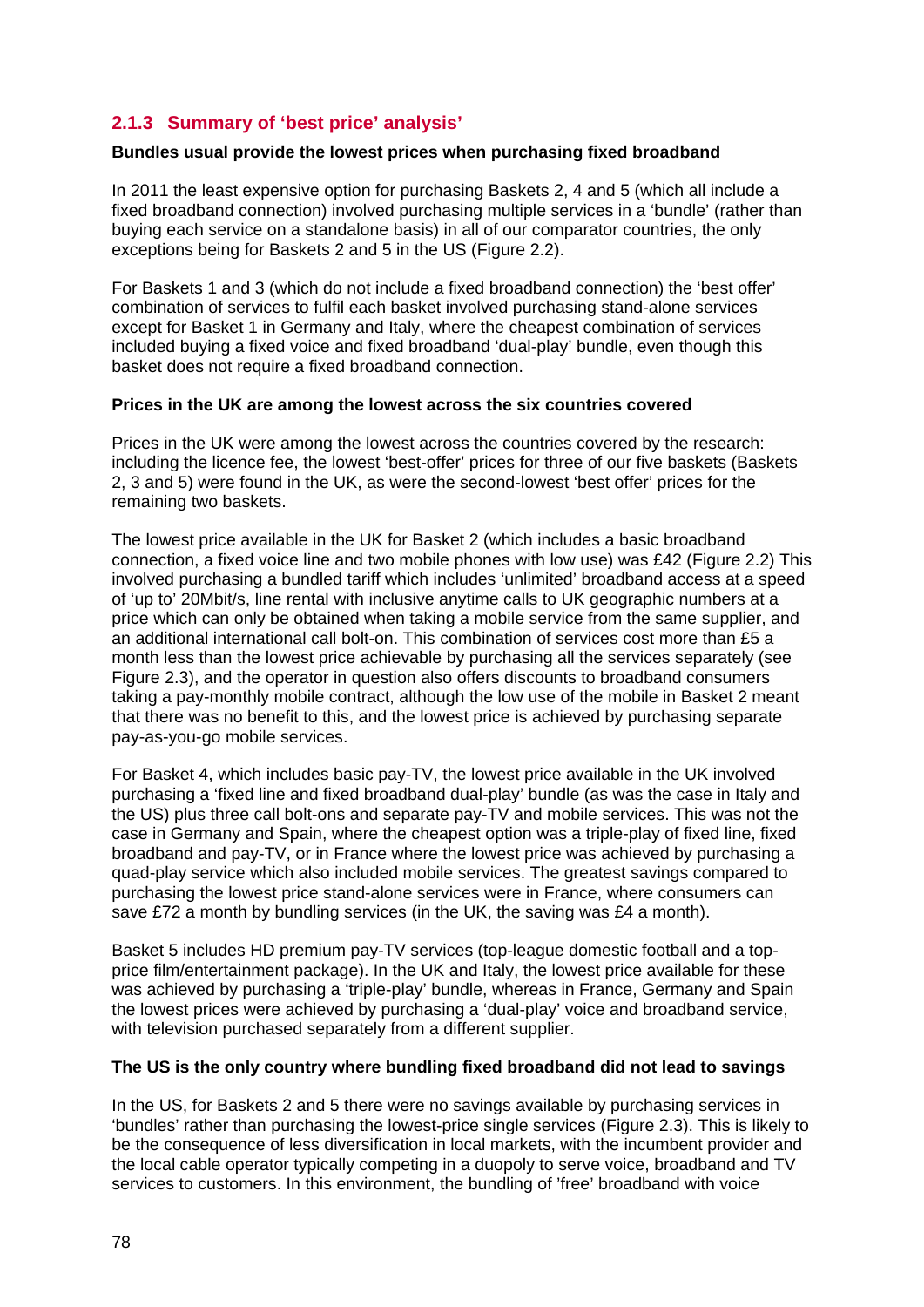and/or TV is value-destroying for operators who generally view voice, broadband and TV as three separate revenue streams.

This is not the case in Europe, where local loop unbundling (LLU) and wholesale line rental (WLR) with regulated prices have led to competitive markets where alternative network operators attempt to gain market share by launching bundled services, and incumbents have responded by doing likewise.

#### **There is evidence that 'best prices' in the UK are increasing**

In France, Germany, Italy and the US, the best prices for most of these baskets have fallen since 2010. However, the lowest prices for all three baskets increased in the UK, with the greatest increase for the lowest-use basket, Basket 2.

For Baskets 2 and 4, among the European countries the UK has the smallest difference between the best prices available via bundled services and via stand-alone services, indicating that there are fewer potential savings from purchasing bundled services.

## <span id="page-8-0"></span>**Figure 2.2 Best prices available for baskets with a fixed broadband connection, including multi-play offers**



*Source: Ofcom, using data supplied by Teligen*

*Note: Lowest tariffs available including multi-play from any of the three largest operators by market share for each service in each country, July 2010 and July 2011; PPP adjusted; TV excludes licence fee; where a service is included in a bundle any additional usage charges are recorded separately against the relevant service*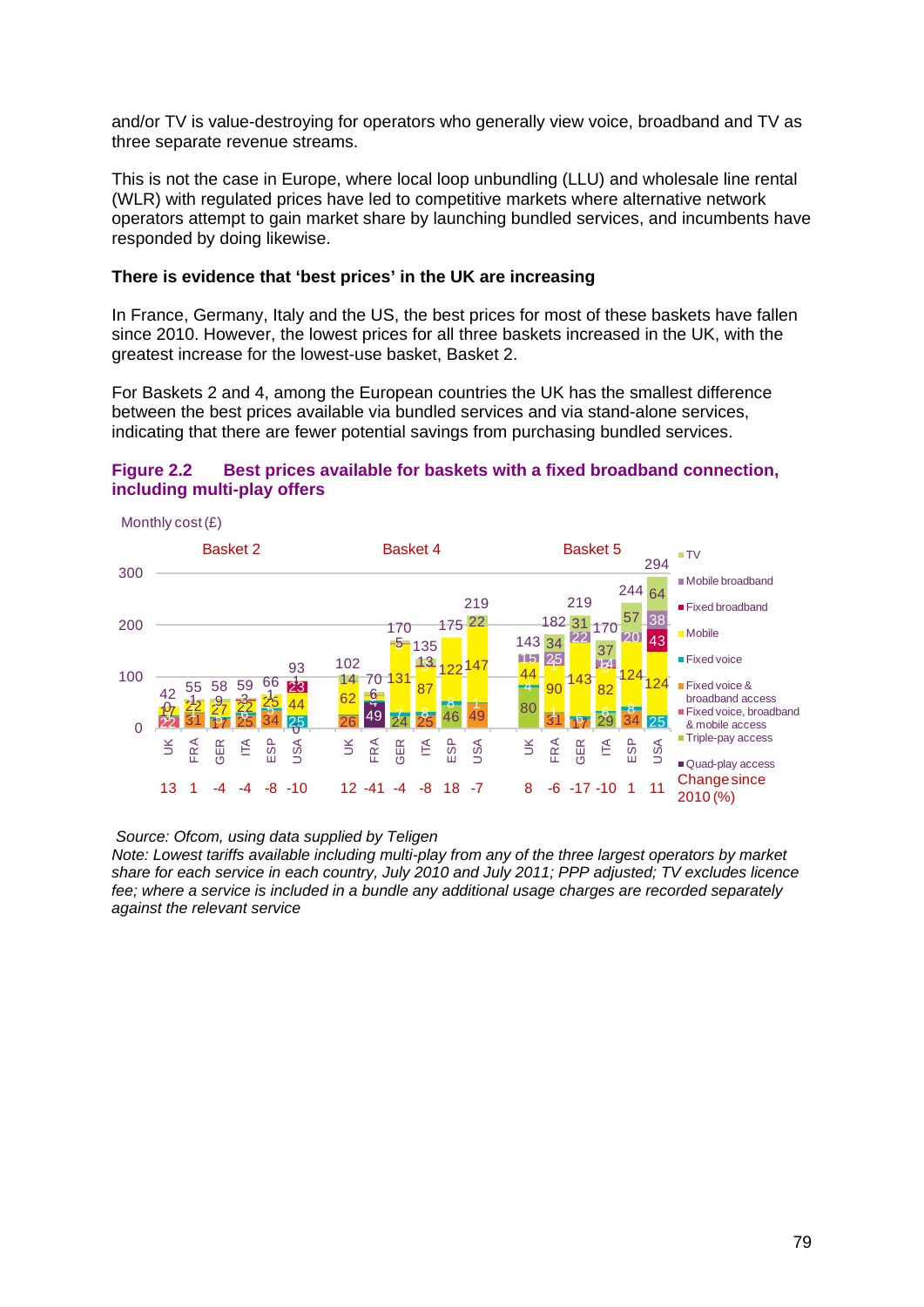## <span id="page-9-1"></span>**Figure 2.3 Best stand-alone service prices available for baskets with a fixed broadband connection**



*Source: Ofcom, using data supplied by Teligen*

*Note: Lowest tariff available from any of the largest operators by market share for each service in each country, July 2010 and July 2011; PPP adjusted; TV excludes licence fee; where a service is included in a bundle any additional usage charges are recorded separately against the relevant service*

## <span id="page-9-0"></span>**2.1.4 Fixed voice summary**

## **The UK has the lowest weighted average fixed voice prices for all four usage profiles**

[Figure 2.4](#page-10-0) and [Figure 2.5](#page-11-1) below look at the costs of the fixed-line voice components of those baskets which include a fixed-line phone, based on the price of standalone services (i.e. not purchased in a bundle with other services).

In 2011 the UK had the lowest weighted average of the best-value tariffs from the three largest operators, among our comparator countries, for all four baskets that include fixed voice services [\(Figure 2.4\)](#page-10-0). However, part of the reason for this is the introduction of BT's *Line Rental Saver* product, which enables customers to make savings on their line rental by paying £120 a year upfront rather than the £13.90 a month fee; this results in a saving of £3.90 a month. The inclusion of this tariff means that average best-value tariffs fell for all four of these baskets in the UK between July 2010 and July 2011, by an average of 5%; if this tariff were excluded, the weighted average price would have increased by 7%, although the UK would still have lower prices for all baskets than any other country (BT has the most impact on the weighted average pricing, with a 57% market share).

The availability of call 'bolt-ons' is key in A feature of the UK (and other markets) is that even basic line rental usually includes some inclusive calls, and many consumers can further reduce their spend by purchasing 'add-ons' to basic line rental; these provide reduced or inclusive calls for certain call types in return for a fixed monthly payment. All UK operators included in the analysis follow a similar strategy, offering basic line rental prices at around £12-14 and a range of 'add-ons' comprising discounted or lower price calls for a fixed monthly payment. This results in a wide range of tariffs being available to UK consumers, but also increases complexity and the likelihood that consumers may select tariffs that are not the best match for their needs (our fixed voice analysis includes 176 tariff combinations in the UK, 155 in Germany, 117 in the US, 106 in Spain, 34 in Italy and 25 in France).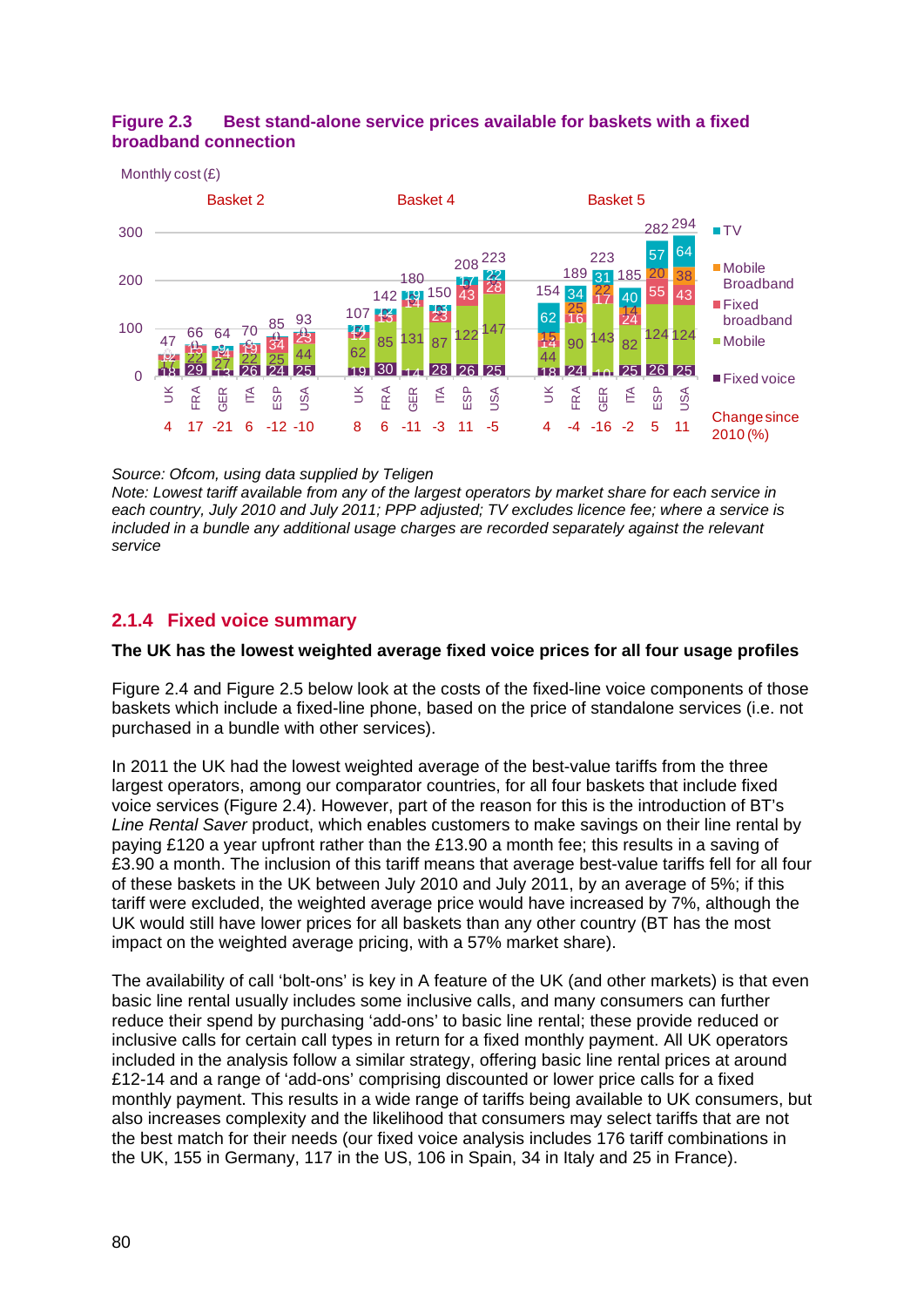## **Weighted average prices fell for all four usage profiles in the UK and Germany**

The UK and Germany were the only comparator countries where the weighted average of the fixed voice element of all four baskets fell in the year to July 2011; the opposite was true in France and the US, where they all increased. In the UK, the largest price fall came for Basket 4, which had the highest use at almost 600 minutes a month, and was as a result of a fall in the cost of BT's service as a result of the cheapest tariff taking the *Line Rental Saver* service (this cheapest service also included two *Friends and Family* bolt-ons).

In France, the prices available from incumbent France Telecom (which has 74% market share and is therefore the major component of the weighted average pricing) were unchanged in the year to July 2011. However, Numericable (which had previously provided the cheapest basket costs) withdrew its standalone services, resulting in an increase in average best prices.

In the US, fixed voice tariffs have become less generous, and the cost of fulfilling all of the fixed voice elements of the four baskets that include landline services increased for both AT&T and Comcast, the two providers included in the calculation of the average best price.

In Germany the largest saving was for Basket 5, as Vodafone's standalone fixed voice service was withdrawn (meaning that the average best-value tariff calculation used two providers rather than three as previously) and there was a significant fall in the cost of Freenet's Voice over Internet Protocol (VoIP)-based service, as it no longer required an additional Deutsche Telekom fixed line (as had been the case in 2010).

Basket 5 also provided the only saving compared to 2010 in Spain, largely as a result of incumbent Telefonica's Movistar (market share 75% and the major component of the weighted average pricing) introducing a new, lower-cost, tariff. In Italy the only saving was for Basket 1 (which has low fixed-line use), largely due to Telecom Italia (which has a 52% market share) reducing the cost of out-of-bundle usage charges.



#### <span id="page-10-0"></span>**Figure 2.4 Comparative single-service 'weighted average' fixed-line voice pricing**

*Source: Ofcom, using data supplied by Teligen*

*Note: Weighted average of best-value tariff from each of the three largest operators by market share in each country; July 2010 and July 2011; PPP adjusted*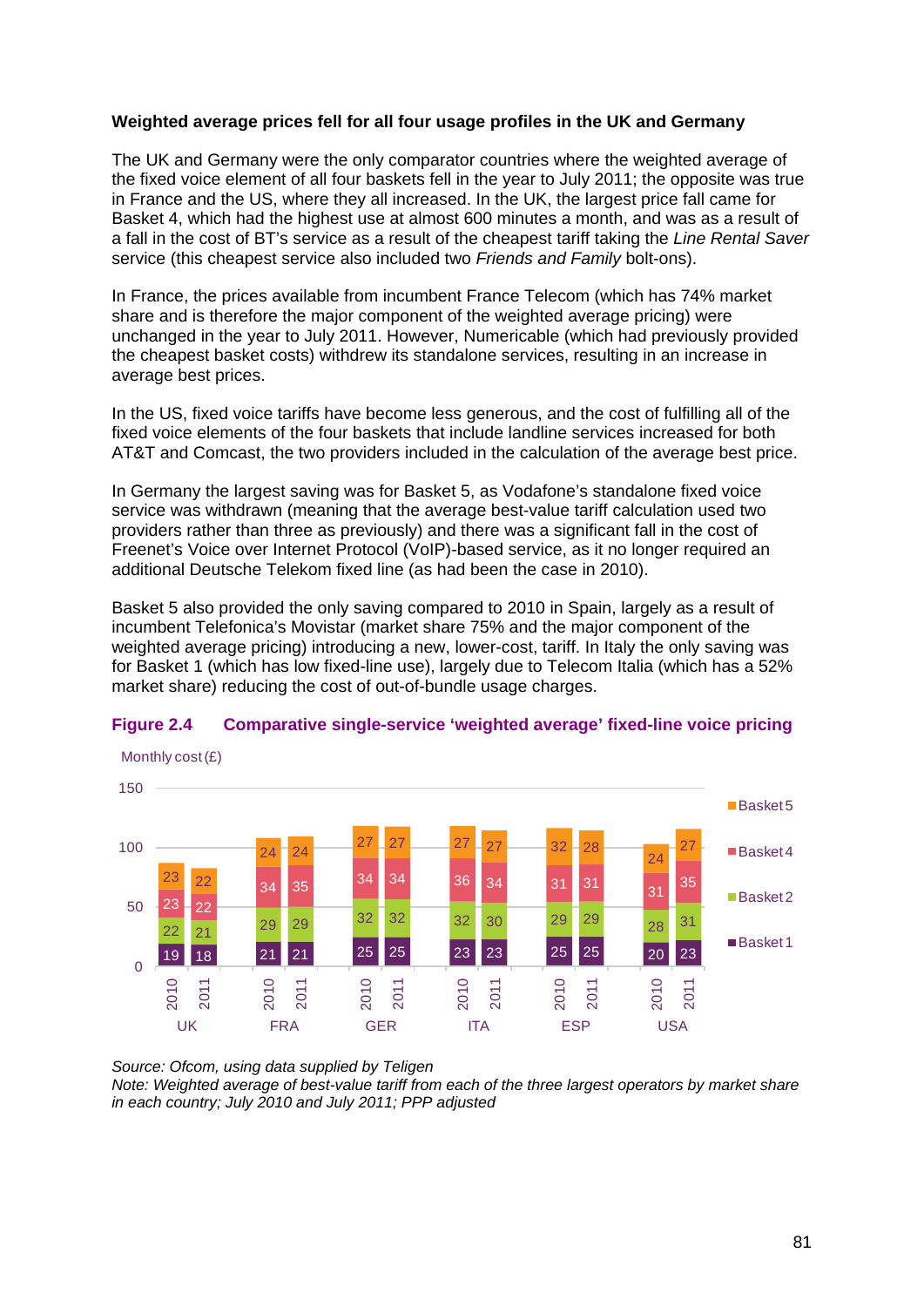## **Germany has the lowest overall 'best offer' fixed voice prices**

Unlike 'weighted average' analysis, which is to a considerable extent a reflection of incumbent pricing (incumbents have retail market share of over 50% of fixed lines in all our European comparator countries), the 'best offer' analysis gives prominence to tariffs from the largest alternative network (alt-net) operators, which typically undercut incumbent pricing as they look to gain market share. The exception is the UK, where BT offers the lowest pricing as a result of the inclusion of its Line Rental Saver product, which offers line rental at £10 a month to those paying 12 months in advance, compared to the £13.90 standard line rental (a similar product is now available from TalkTalk, which launched its Value Line Rental prepayment product in September 2011, offering line rental at £9.50 a month to those paying 12 months in advance).

In looking at the best tariff available from the largest providers in each country, Germany offered the lowest overall fixed voice prices, because users of Fastweb's VoIP-based service (which requires a separate fixed broadband connection that can be purchased from any provider) no longer need to pay line rental to Deutsche Telekom [\(Figure 2.5\)](#page-11-1). As Basket 1 does not include a fixed broadband connection, there was no such price reduction for this basket in 2011.



#### <span id="page-11-1"></span>**Figure 2.5 Comparative single-service 'best offer' fixed-line voice pricing**

*Source: Ofcom, using data supplied by Teligen Note: Lowest tariff available for the fixed-line voice component of each basket from any of the three largest operators by market share in each country, July 2010 and July 2011; PPP adjusted.* 

## <span id="page-11-0"></span>**2.1.5 Mobile summary**

Across the five households we include in our analysis there were nine mobile phone connections, ranging from high use and an advanced handset, typical of a pay-monthly smartphone user in the UK, to low use and a basic handset, typical of a pay-as-you-go subscriber in the UK. The connections are summarised in [Figure 2.6](#page-12-0) below. Connections also vary in terms of the distribution of call and messaging volumes (e.g. proportion of calls that are to national mobile, to national geographic numbers and to international numbers); full details are provided in the basket analysis later in this section.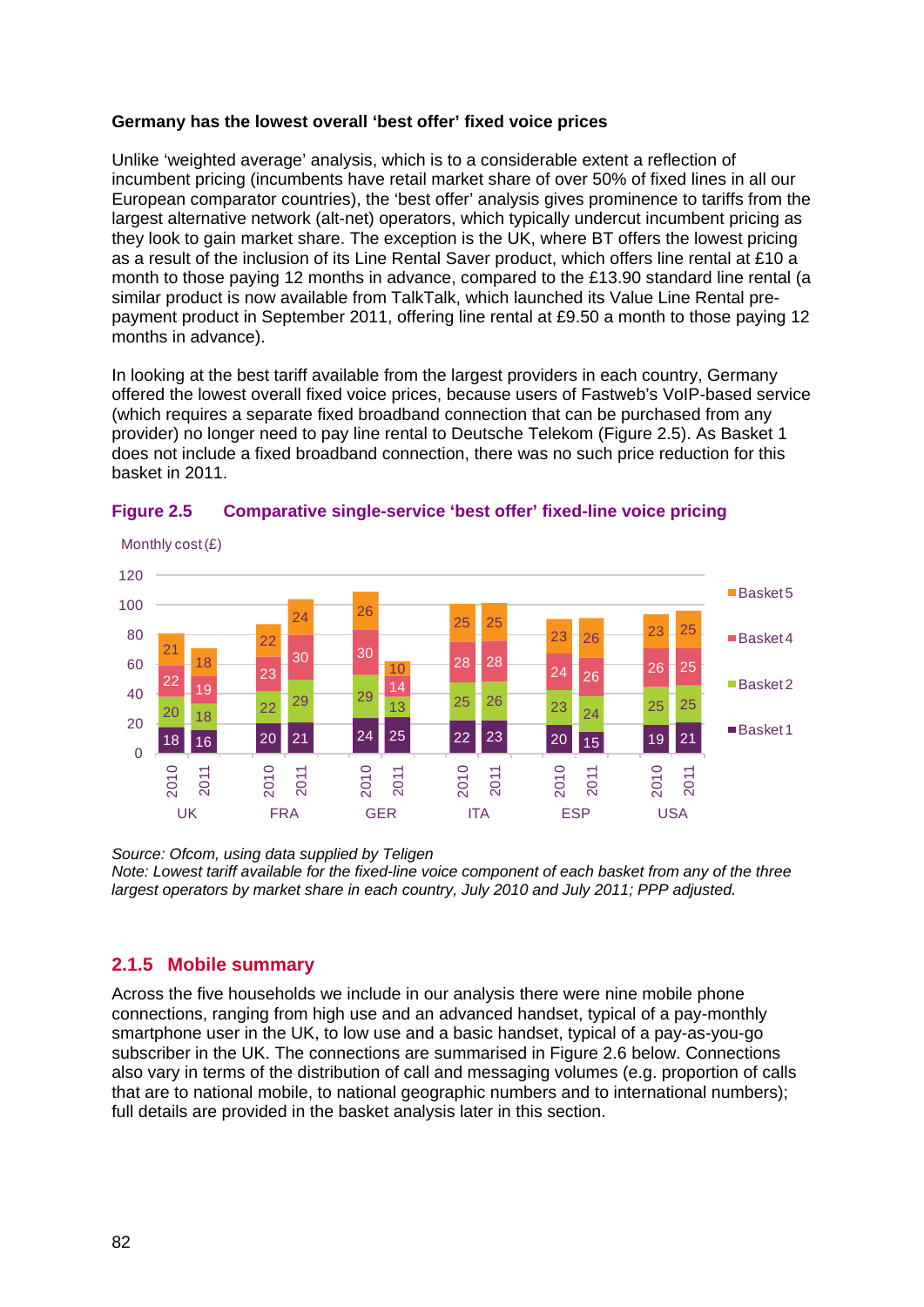|              | <b>Basket</b>                 | Handset type | Outbound voice<br>minutes per<br>month | <b>Outbound SMS</b><br>per month | Data use per<br>month |
|--------------|-------------------------------|--------------|----------------------------------------|----------------------------------|-----------------------|
| Connection 1 | Household 1<br>handsets 1 & 2 | <b>Basic</b> | 55                                     | n/a                              | n/a                   |
| Connection 2 | Household 2<br>handsets 1 & 2 | <b>Basic</b> | 55                                     | 30                               | n/a                   |
| Connection 3 | Household 4<br>handset 4      | <b>Basic</b> | 55                                     | 65                               | n/a                   |
| Connection 4 | Household 4<br>handset 3      | <b>Basic</b> | 55                                     | 70                               | n/a                   |
| Connection 5 | Household 4<br>handset 2      | Intermediate | 169                                    | 160                              | n/a                   |
| Connection 6 | Household 5<br>handset 2      | Intermediate | 188                                    | 20                               | <b>100MB</b>          |
| Connection 7 | Household 4<br>handset 1      | Advanced     | 280                                    | 30                               | <b>300MB</b>          |
| Connection 8 | Household 5<br>handset 1      | Advanced     | 376                                    | 80                               | 300MB                 |
| Connection 9 | Household 3<br>handset 1      | Advanced     | 516                                    | 150                              | 1GB                   |

## <span id="page-12-0"></span>**Figure 2.6 Summary of mobile connections used in the analysis**

*Source: Ofcom*

## **Mobile prices lowest in the UK, followed by France**

Our analysis finds that overall, mobile pricing was significantly lower in the UK than in the other comparator countries: the UK offered the lowest 'weighted average' prices for each of the nine connections included within our baskets [\(Figure 2.7\)](#page-13-0). Prices in France were second lowest; the total weighted average cost of fulfilling the nine different connection types included in our baskets fell below that in Italy in the year to July 2011.

Across all the European countries, prices for the lower-use connections are increasing, while the prices for higher-use connections are tending to decrease. There were differences in the extent of this change between countries: in France there were only small increases in the cost of the lower-use connections and proportionally larger falls in the cost of fulfilling the higher-use connections, while in Italy there were large increases in the average best-price cost of fulfilling the lower-use connections and relatively small reductions in those for the higher-use connections. This shift in pricing may be related to operator strategies to migrate customers from pre-pay to post-pay tariffs (for example, during 2010 the proportion of UK mobile connections that were post-pay increased from 41% to 46%<sup>[13](#page-12-1)</sup>, while cuts in mobile termination rates may also be a driver for operators to increase the price of pre-pay mobile.<sup>[14](#page-12-2)</sup>

## **The availability of 'SIM-only' tariffs is pushing down mobile prices**

'SIM-only' tariffs have become increasingly popular over the last few years, whereby customers do not receive a new handset when signing up for a mobile contract, but are supplied with a SIM card which they can use in a handset they already own. In the UK around one in five new mobile contracts were SIM-only in Q1 2011<sup>[15](#page-12-3)</sup>, and almost half (44%)

 <sup>13</sup> Ofcom *Communications Market Report* 2011, Figure 5.16, p260,

<span id="page-12-2"></span><span id="page-12-1"></span>[http://stakeholders.ofcom.org.uk/binaries/research/cmr/cmr11/UK\\_CMR\\_2011\\_FINAL.pdf](http://stakeholders.ofcom.org.uk/binaries/research/cmr/cmr11/UK_CMR_2011_FINAL.pdf) <sup>14</sup> [http://www.zdnet.co.uk/news/mobile-working/2011/07/04/orange-and-vodafone-go-it-alone-with](http://www.zdnet.co.uk/news/mobile-working/2011/07/04/orange-and-vodafone-go-it-alone-with-payg-price-hikes-40093300/)[payg-price-hikes-40093300/](http://www.zdnet.co.uk/news/mobile-working/2011/07/04/orange-and-vodafone-go-it-alone-with-payg-price-hikes-40093300/)

<span id="page-12-3"></span><sup>&</sup>lt;sup>15</sup> Point-of-sale data from GfK finds that in Q1 2011 19% of new mobile contracts were for one-month duration – these will all be SIM-only contracts. In addition, some SIM-only contracts are for longer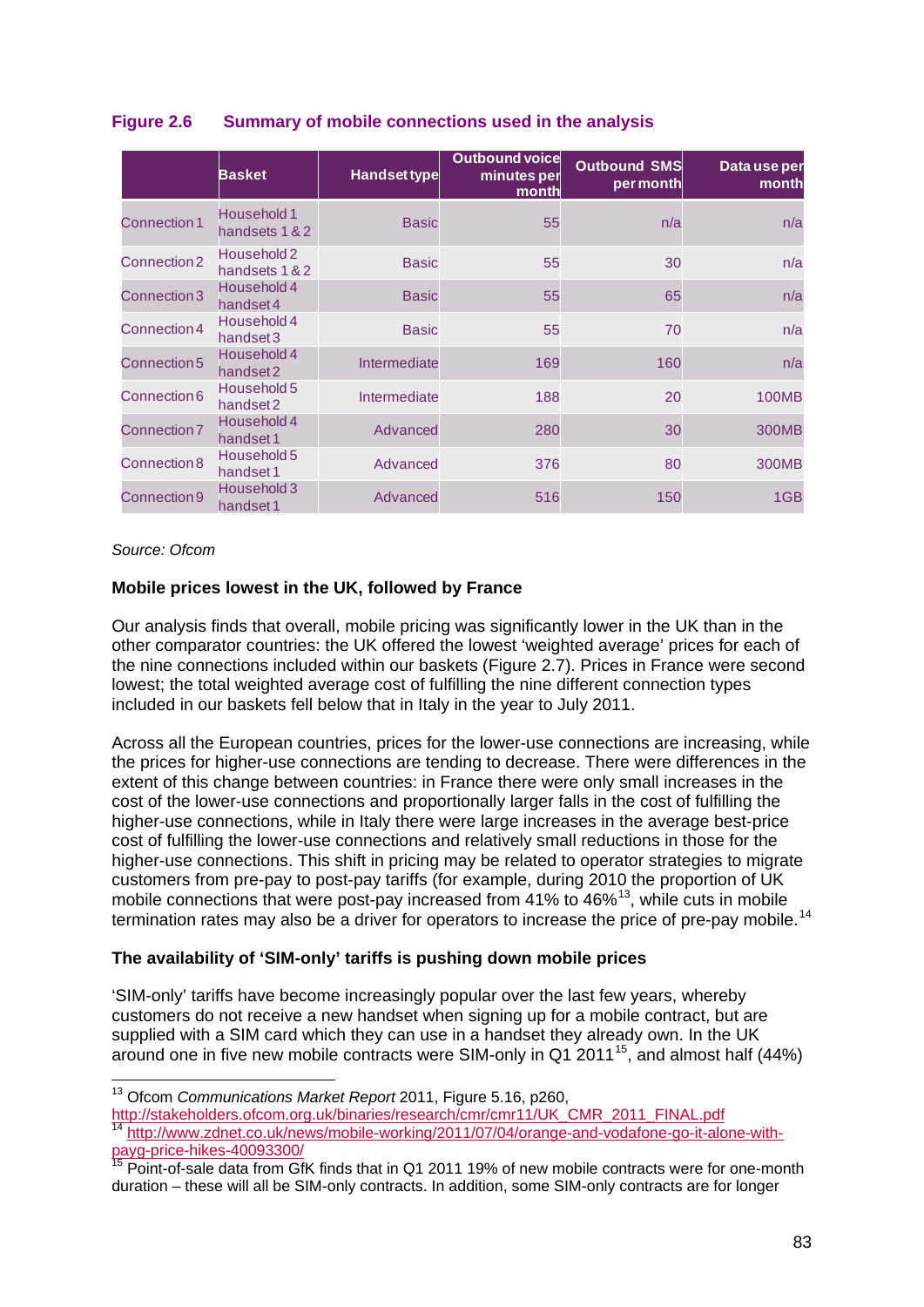of the tariffs feeding into the UK average best-pricing analysis of our connections for July 2011 were SIM-only, up from 30% in July 2010. Only Germany had a higher proportion of SIM-only tariffs feeding into its July 2011 analysis (48%). Similarly, the proportion of operator best-price offers feeding into the UK connection analysis that were pay-as-you-go increased in the year to July 2011, more than doubling from 15% to 33% (the highest proportion was in the US at 37%).

Although prices in the UK are, overall, lower than in other countries, the gap is narrowing; overall prices for our nine connections fell by 10% between July 2010 and July 2011, compared to falls of 18% in the US, 15% in Spain and 15% in France. However, in Germany and Italy the total cost of fulfilling all nine of our mobile connections increased in the year to July 2011, and in both cases it was only the higher-use connections where the average bestprice cost did not increase: in Italy only connections 7, 8 and 9 had a reduction in the cost of fulfilling the required usage, while in Germany it was only connections 8 and 9.

Typically, the best-value mobile contracts are those with a long minimum term, as providers offer lower monthly charges to incentivise consumers to sign up for longer. However, in May new EU regulations came into force that mandate mobile providers to offer 12-month contracts and place an upper limit of 24 months on new contract lengths. This is likely to have had an upward effect on prices; for example, in July 2010 the cheapest tariff for connections 2, 3 and 4 in the UK had a 36-month minimum term. The withdrawal of this service and its replacement with more expensive alternatives has contributed to the overall average best price of fulfilling these three connections increasing by 7%.



## <span id="page-13-0"></span>**Figure 2.7 Comparative single-service 'weighted average' mobile pricing**

*Source: Ofcom, using data supplied by Teligen*

*Note: Weighted average of best-value tariff from each of the three largest operators by market share in each country; July 2010 and July 2011; PPP adjusted*

## **Smaller operators tend to provide the lowest standalone mobile prices**

In looking at the lowest prices available for the mobile phone components of each basket, the pattern was broadly similar to the 'weighted average' analysis, although in this analysis Italy's prices came out lower than those in France [\(Figure 2.8\)](#page-14-0).

duration. See Ofcom *Communications Market Report* 2011, Figure 5.19, p263, [http://stakeholders.ofcom.org.uk/binaries/research/cmr/cmr11/UK\\_CMR\\_2011\\_FINAL.pdf](http://stakeholders.ofcom.org.uk/binaries/research/cmr/cmr11/UK_CMR_2011_FINAL.pdf)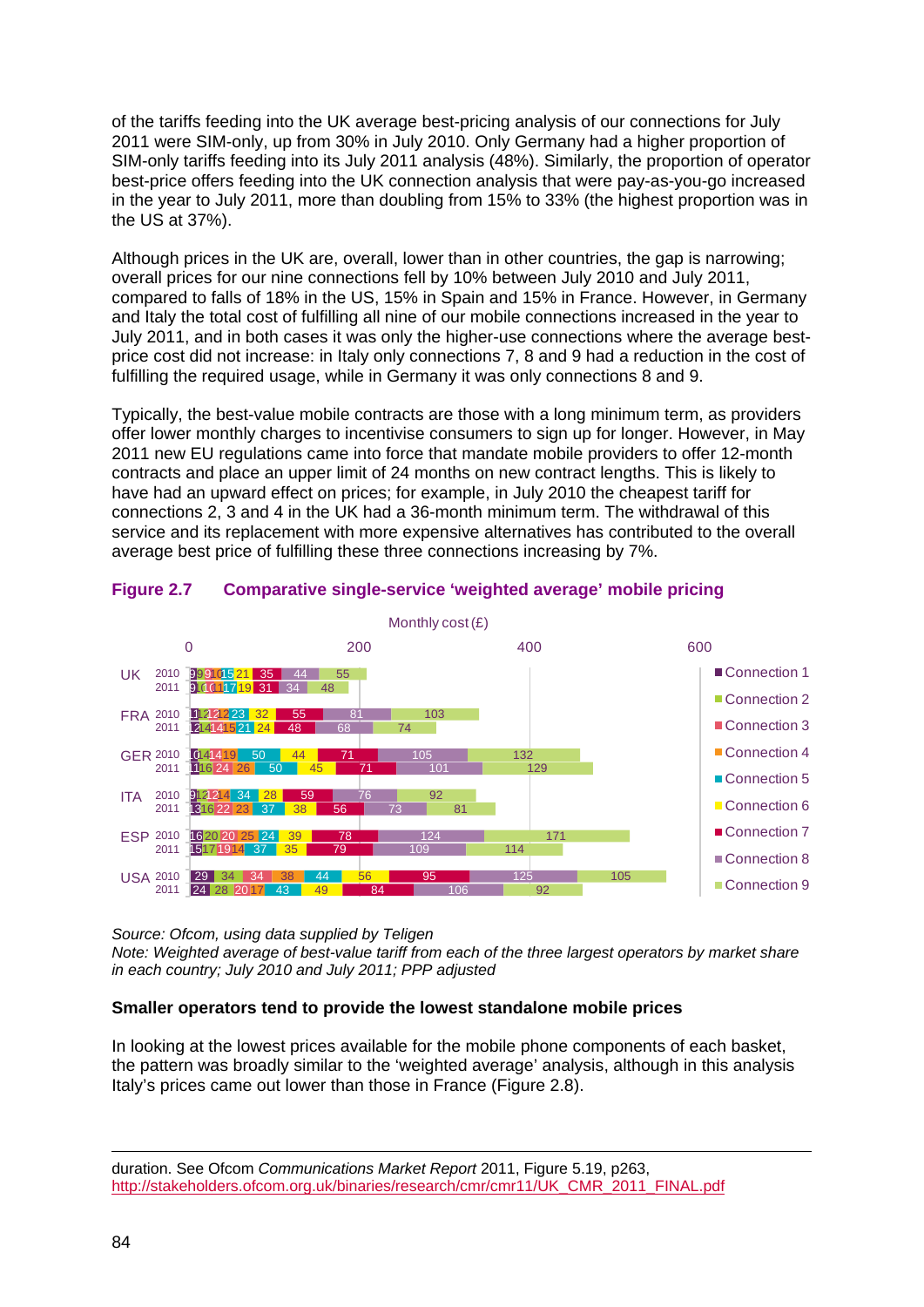The operators in our analysis with the lower market shares tended to offer the best singleservice prices (even lower prices may be available from smaller operators, but these were not included in our analysis). In only four comparator countries outside the US did the operator with the largest market share have the cheapest prices. In the US, AT&T was the cheapest for six of our nine connections. In the UK, Orange offered the lowest price for four of the nine connections, while T-Mobile (which is also operated by Everything Everywhere) was cheapest for three (although it should again be emphasised that smaller operators including Three, and MVNOs, were not included in this analysis).



<span id="page-14-0"></span>

*Source: Ofcom, using data supplied by Teligen Note: Lowest tariff available for the mobile phone component of each basket from any of the three largest operators by market share in each country, July 2010 and July 2011; PPP adjusted.*

## **Mobile tariffs in the US tend to bundle large numbers of call minutes**

The US differs from our other countries, as its mobile interconnect regime results in mobile users being charged for incoming as well as outgoing calls, and this means that the call minutes bundled with mobile contracts in the US are inbound and outbound totals. As a result, mobile contracts in the US often include a large number of bundled minutes (in July 2011, 47 of the 232 US contract tariffs in our analysis included unlimited voice calls) and often have a high monthly line rental cost.

As a result of generous bundled call allowances, average mobile use in the US is much higher than in Europe, at 635 incoming and outgoing minutes per connection per month in 2010, compared to an average of 111 outgoing minutes per connection per month across the UK, France, Germany, Italy and Spain (average outbound call minutes in the UK in 2010 were 131, with an average of 212 minutes for post-pay connections and 61 minutes for prepay connections). Another consequence of this is that in the US there are few mobile contracts aimed at lower use (only 11 of the 232 US contract tariffs in our analysis included less than 450 bundled minutes a month) and pay-as-you-go take-up is relatively low (at 23% of total subscriptions). It is also worth noting that pay-as-you-go tariffs in the US differ from those in Europe, as top-ups typically provide a set number of inbound and outbound minutes to be used in a 30-day period, rather than credit from which per-minute call charges are deducted.

Consequently, although the connection profiles used in our baskets have been formulated to be representative of average use across the six countries included in the analysis, they collectively have a much lower usage profile than the US average, and are less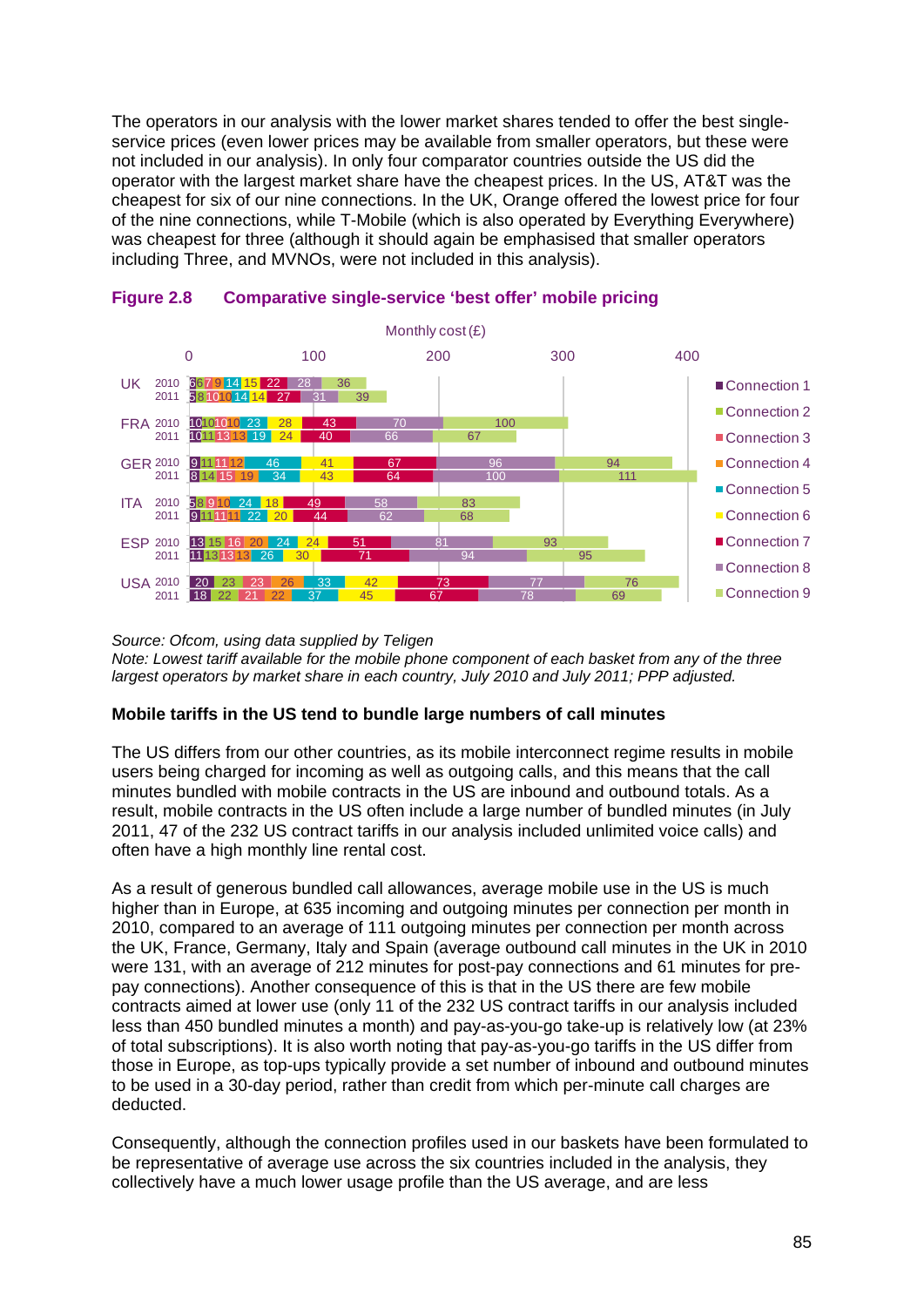representative of the US market. Because of the high levels of use, prices in the US are relatively low on a per-minute basis (see Section 6.3.5 of this report). Similarly, because of the different tariff structures and the prevalence of 'unlimited' tariffs, if our baskets were to contain much higher mobile usage, the US would become relatively less expensive.<sup>[16](#page-15-1)</sup>

## **The UK is cheapest for very high voice use mobile connections**

In order to examine this, we also compared the best-offer and weighted average pricing for very high voice use connections, in this case defined as having 1,000 and 4,000 minutes of calls and no SMS or data use [\(Figure 2.9\)](#page-15-0).

This found that the UK was again the cheapest for the basket of 1,000 minutes (where the lowest tariff was a SIM-only deal offering free on-net calls and 600 any-network minutes for £15 a month on a 12-month contract, and delivered an overall cost of £21 a month), and that the US offered the second-lowest pricing. Prices for the 4,000-minute basket should be treated cautiously as this is a highly theoretical basket that does not match any typical usage profile (indeed, it should be noted that some prices in Italy and Spain are more than four times as expensive as for the 1,000 minute basket). Nevertheless, at this extremely high usage level the UK was cheaper than the US, which again offered the second-lowest pricing (the lowest tariff in the UK was a SIM-only deal, offering unlimited any-network minutes for £41 a month on a 12-month contract, and delivering an overall monthly cost of £47 once the cost of the handset was included).



## <span id="page-15-0"></span>**Figure 2.9 Comparative pricing for mobile tariffs with 1,000 minutes and 4,000 minutes, July 2011**

#### *Source: Ofcom, using data supplied by Teligen*

*Notes: Includes 1,000/4,000 inbound and 1,000/4,000 outbound minutes and a premium handset; Call split = 17% to fixed-line local, 9% to fixed-line national, 37% to on-net mobile, 37% to off-net mobile, 0% to international; 60% weekday daytime; 19% weekday evening; 21% weekend; calculated from the lowest tariff available for the mobile phone component of each basket from any of the three largest operators by market share in each country, July 2010; PPP adjusted*

<span id="page-15-1"></span> $16$  Differences between the UK and the US markets, and the impact of the 'receiving party pays' interconnect regime, are discussed in detail in Ofcom's consultation into mobile voice termination (May 2009), see: [www.ofcom.org.uk/consult/condocs/mobilecallterm/annex9.pdf](http://www.ofcom.org.uk/consult/condocs/mobilecallterm/annex9.pdf)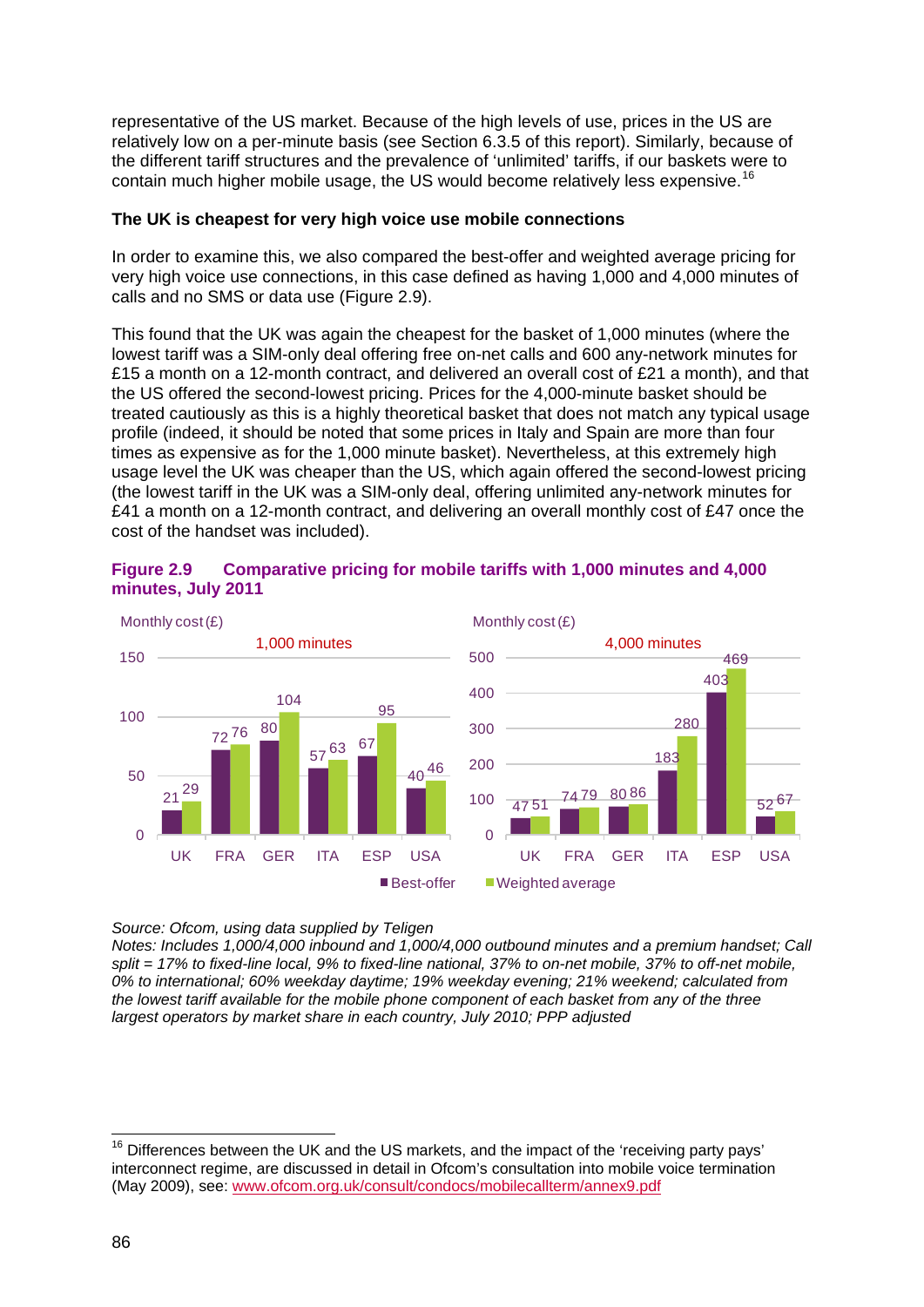## <span id="page-16-0"></span>**2.1.6 Fixed-line broadband summary**

## **The lowest weighted average fixed broadband prices were in the UK and France**

Fixed broadband connections are frequently bought as part of a bundle of communications services from the same supplier, meaning that comparisons of single-service broadband prices should be treated with some caution (in all of the countries, the majority of broadband tariffs included in the analysis were 'bundled' tariffs that included at least one other service, and in the UK, Spain and Italy some operators do not offer standalone fixed broadband services). It is also the case that for most broadband services a fixed-line voice service is also required (although this is not generally true for cable broadband and 'naked DSL'; a DSL-based broadband service with no voice line which is available from some operators in France, Italy, Germany and the US). In our single-service price comparisons we have excluded the cost of telephone line rental, even where this is required, and have included it in the fixed voice element of the basket in question [\(Figure 2.10\)](#page-17-0). The inclusion of fixed voice line rental in this analysis would increase the cost of fixed broadband services in those countries which do not have significant naked DSL availability (including the UK).

The fixed broadband connections used in our analysis are defined by the headline 'up to' speed of the connection, and require minimums of 4Mbit/s, 8Mbit/s and 16Mbit/s for Baskets 2, 4 and 5 respectively. As such, none of our baskets required a 'superfast' connection (i.e. with a headline download speed of 30Mbit/s or more) because take-up of these services is low in most of the countries covered in this section (it was highest in the US, where 7% of fixed broadband connections were superfast at the end of 2010). However, high-speed alternatives are available in these countries, often at no great incremental cost. It should also be noted that headline 'up to' speeds often do not accurately represent the speeds available to consumers.

#### **The lowest standalone fixed broadband prices were in the UK**

In July 2011 the lowest overall standalone fixed broadband prices were available in the UK and in France, where most of the basic packages from all the leading operators met the requirements of even the highest specification basket (Basket 5, with a minimum 'up to' 16Mbit/s connection and 5GB use per month). In both countries broadband competition is intense: in the UK this is as a result of an environment in which no provider has more than a 30% market share, and there is high availability of LLU (available to 89% of UK homes) and cable-based services (48% of homes), whereas in France broadband competition is particularly intense between incumbent France Telecom's Orange brand (with 46% market share) and alternative network providers SFR/Neuf and Free (both with shares of over 20%). However, it is notable that broadband prices increased in the UK between July 2010 and July 2011 by over £2 a month (on average a 15% increase).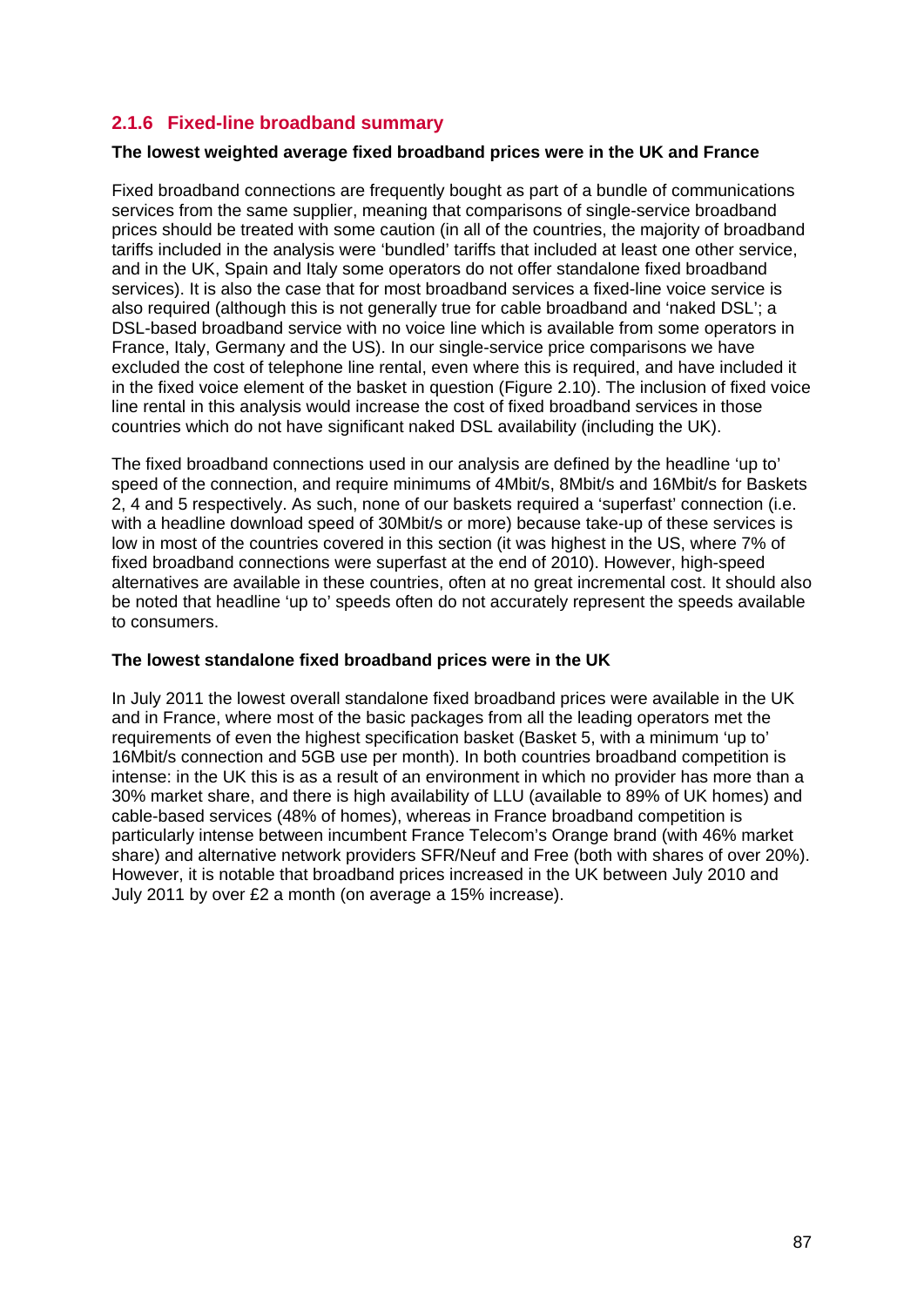

## <span id="page-17-0"></span>**Figure 2.10 Comparative single-service 'weighted average' fixed-line broadband pricing**

*Source: Ofcom using data supplied by Teligen Note: Weighted average of best-value tariff from each of the three largest operators by market share in each country; July 2010 and July 2011; PPP adjusted*

## **A wide range of fixed broadband prices are available in most countries**

In the UK, Germany, Italy and the US there were significant differences between the 'weighted average' and 'best offer' standalone service charges, suggesting that there are substantial differences between the prices offered by the three largest standalone fixed broadband providers (the lowest standalone prices in July 2011 were generally offered by providers with relatively low market share: AOL Broadband and O2 in the UK; Kabel BW and Unity Media in Germany; Wind and Tiscali in Italy; and Orange, Movistar and Jazztel in Spain). This was not the case in France and Spain, where there was little variation between the 'best offer' price and the 'weighted average' prices [\(Figure 2.11\)](#page-17-1).



## <span id="page-17-1"></span>**Figure 2.11 Comparative single-service 'best offer' fixed-line broadband pricing**

*Source: Ofcom, using data supplied by Teligen*

*Note: Lowest tariff available for the fixed broadband component of each basket from any of the three largest operators by market share in each country, July 2010 and July 2011; PPP adjusted.*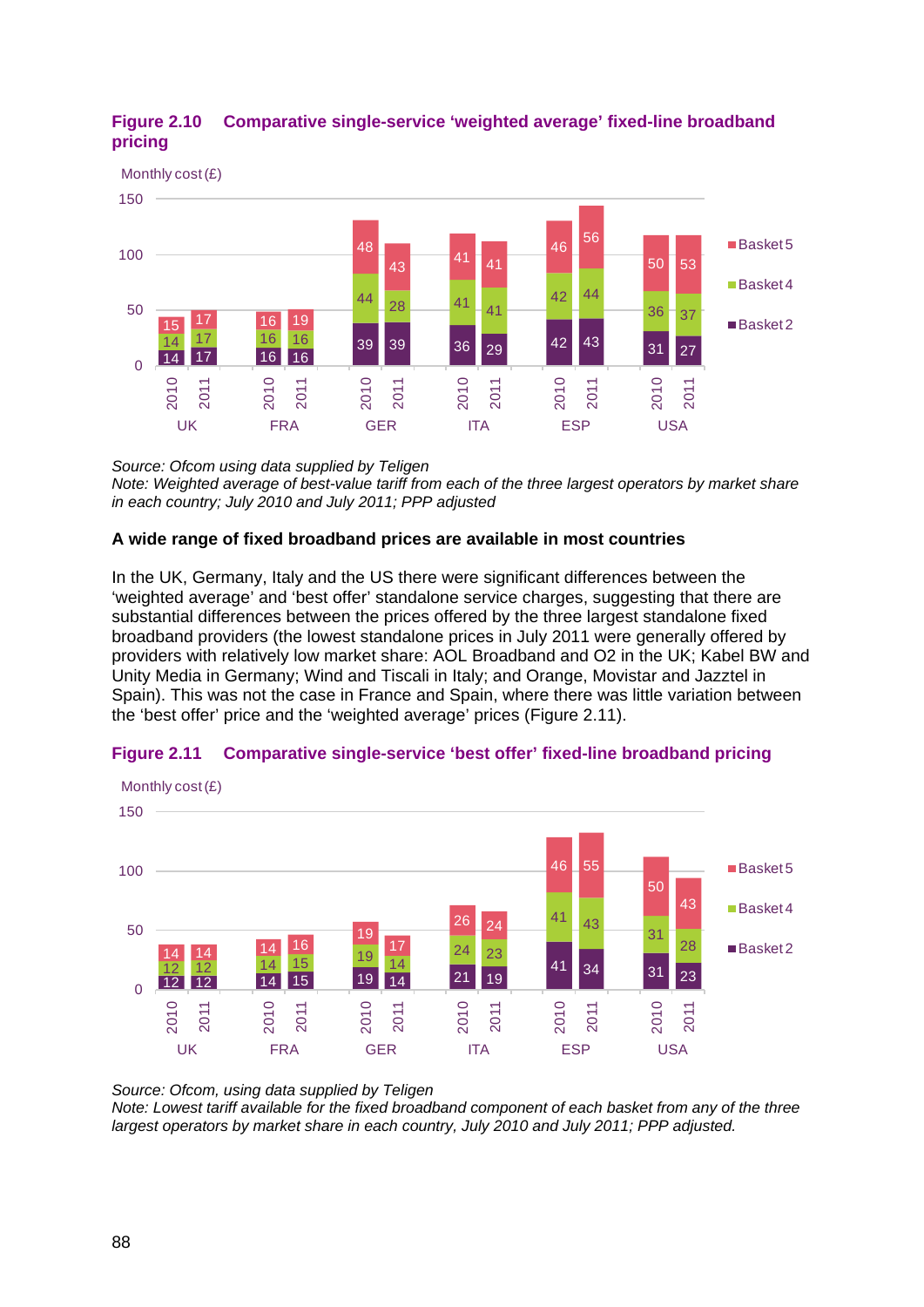## <span id="page-18-0"></span>**2.1.7 Mobile broadband summary**

### **The lowest 'best offer' mobile broadband prices were in Italy**

Our basket analysis included two mobile broadband connections (i.e. using a datacard or 'dongle'), one with high use (5GB of use over 30 days a month, in Basket 3) and the other with medium use (3GB of use over 25 days a month, in Basket 5). However, in order to compare the full range of mobile broadband usage types, we also looked at the cost of a low use connection (1GB of use over 10 days a month). The speed of connection, and whether the tariff in question included the use of public WiFi hotspots, was not taken into account. We also only considered the 'best offer' service available, as the relatively narrow range of tariffs available from operators in many countries makes it difficult to produce a meaningful 'weighted average' figure.

The lowest prices for mobile broadband were available in Italy, where the cost of fulfilling the requirements for each of the three connections fell in the year to July 2011 [\(Figure 2.12\)](#page-18-1). The UK offered the second lowest prices overall, but the cost of each of the three defined connections increased, due to a mixture of price increases and the withdrawal of tariffs with the most generous inclusive data bundles (in July 2010 18 services included more than 3GB of bundled data, whereas this figure had fallen to 10 by July 2011).

Two factors differentiate the UK and Italy from the other countries covered by our analysis. Firstly, 3G networks launched relatively early in these countries, with three operators offering HSPA networks by the end of 2006, and by early 2008 mobile broadband had become a mass market proposition in both countries. A consequence is that mobile broadband markets are relatively mature compared to other countries, with all of the MNOs and some MVNOs competing to win market share. Secondly, new entrant 3G operator Three offers services in both countries and has used lower prices and mobile broadband to differentiate itself from existing services and gain market share (in the UK Three provided two of the lowest-cost services for our three connections, and in Italy it provided one of the lowest-cost connections).



#### <span id="page-18-1"></span>**Figure 2.12 Comparative 'best offer' single-service mobile broadband pricing**

*Source: Ofcom, using data supplied by Teligen*

*Note: Weighted average of best-value tariff from each of the three largest operators by market share in each country, July 2010 and July 2011; PPP adjusted*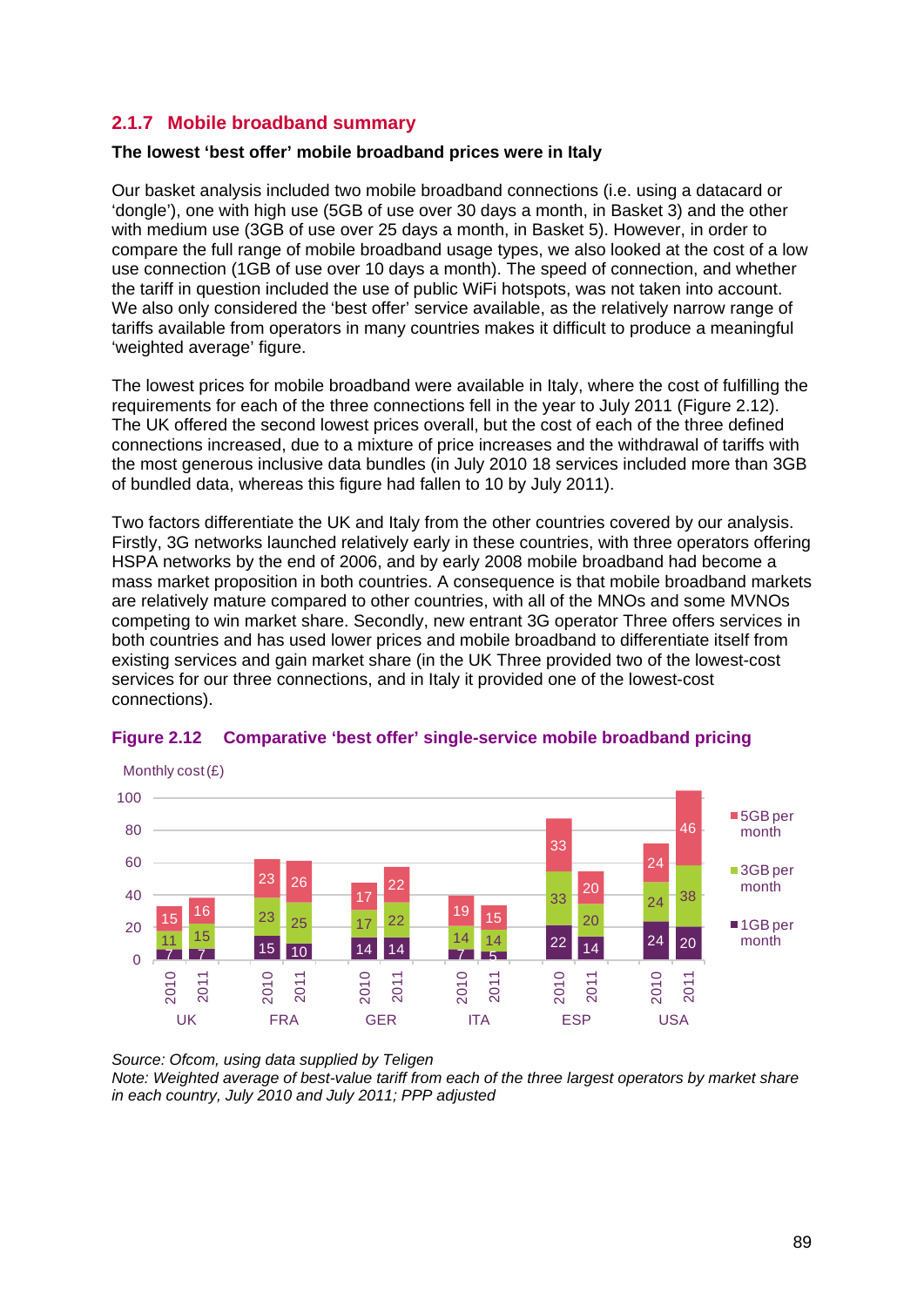## <span id="page-19-0"></span>**2.1.8 TV summary**

## **Germany and the UK had the highest TV licence fees across our six countries**

It is difficult to provide like-for-like comparisons for TV services, due to the wide variations in the numbers and types of channels to which different services provide access. However, we consider that it is important to include TV services, given the wide take-up of bundled services that include a television component, usually as triple-play (fixed voice, fixed broadband and TV) and sometimes as quad-play (the same services plus mobile).

For the purposes of this analysis we have defined basic pay-TV as the lowest subscription required to receive channels additional to those which are available on free-to-view television. We have defined HD premium pay-TV as the subscription required to receive HD channels and the best package of both top-flight football (NFL in the US) and a top-price film/entertainment package.

The highest TV licence fees were in Germany and the UK (which also have the highest investment per head in public service broadcasting), while in Spain and the US there is no licence fee, and public funding for broadcast services is raised by alternative means.

#### **Single-service HD premium pay-TV prices in the UK are comparatively high**

France, Italy and the UK offered the lowest costs for a basic pay-TV 'entry-level' service. In France, the cheapest service was a satellite service, which provided a total of 23 basic and premium channels for  $\epsilon$ 12.90 (£12) a month (excluding the hardware cost). This was the same service that had proved cheapest in 2010, and the majority of the price increase in 2011 was due to the removal of a promotion which discounted the first three months' fees. In Italy, the cheapest standalone basic pay-TV service was a cable service offering 58 channels for €16 (£14) a month (plus installation and access fees) discounted to €4 (£4) for the first six months of the contract. This was more expensive that the cheapest service a year previously, which had a  $\epsilon$ 10 (£9) a month fee and no set-up costs. The cheapest price in the UK in 2011, as in 2010, was Virgin Media's M+ with V HD cable service, offering 65 channels for £13 a month (plus installation costs), up from £12 in 2010 when total set-up costs were higher.

In Spain the lowest-cost service was a satellite service offering 38 channels for €15 (£14) a month. In Germany the lowest-price offer was a cable service offering 80 channels for €16.95 (£15) a month (plus hardware and installation costs), while in the US the best offer was a cable service offering 30 channels for \$25.49 (£16) a month.

It is more difficult to compare premium pay-TV packages due to the variation of content in these packages. The apparent changes in prices in France and the US, in the year to July 2010, are more likely to be the result of channel line-up changes than genuine movements in price. This basket now includes a requirement for high definition (HD) channels (at the end of 2010 an average of just under 40% of homes across our comparator countries took an HD television service). In most countries HD is now a standard element of these premium channel packages, although for the digital satellite single-service best-offer in the UK it costs an additional £10 a month.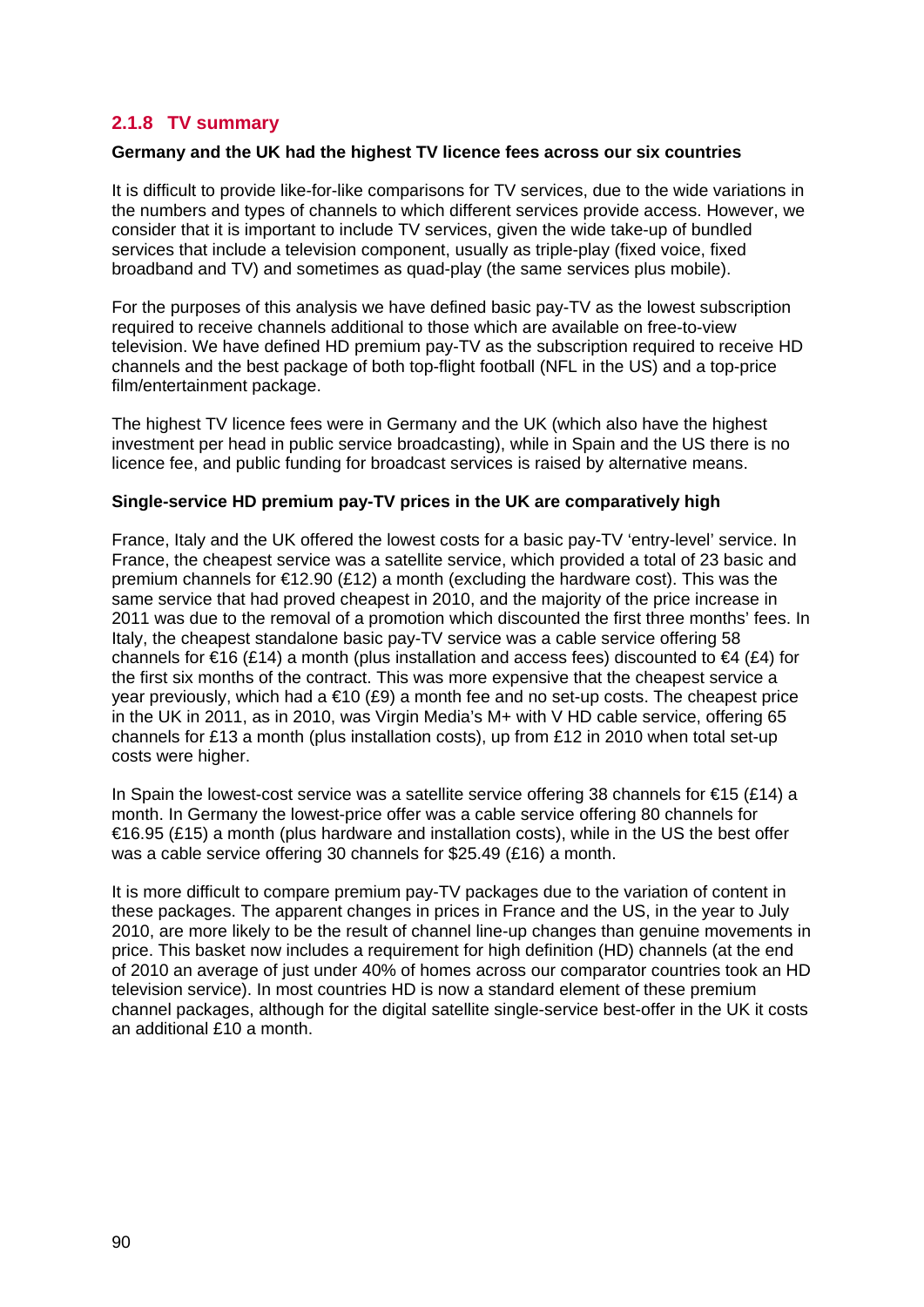

# **Figure 2.13 Comparative single-service TV pricing**

#### *Source: Ofcom, using data supplied by Teligen*

*Note: Basic pay-TV is defined as the minimum price required to purchase a pay-TV package which includes channels not available over free-to-air TV; premium TV is defined as the best package of top-league football (NFL in the US and a top price film/entertainment package); lowest tariff available for the pay-TV component of each basket from any of the three largest operators by market share in each country, July 2010 and July 2011; PPP adjusted*

Having provided an overview of findings on a single-service basis, we now detail the relative total prices for baskets of communications services representative of five household types.

## <span id="page-20-0"></span>**2.1.9 Basket 1: a low-use household with basic needs**

Our first basket contains a usage pattern typical of a retired low-income couple who have a fixed line from which they make almost four hours of calls a month (the majority of which are local, although they occasionally make calls to mobiles and do not make any international calls). They each have a mobile phone which they use to make just under an hour of calls each per month (they do not send any SMS messages or use any data services) and watch free-to-air multichannel digital television (available in all of our countries).

# **Figure 2.14 Composition of Basket 1**

| <b>Fixed-line voice</b> | <b>Fixed broadband</b> |                                                               | Mobile Mobile broadband | <b>Television</b> |
|-------------------------|------------------------|---------------------------------------------------------------|-------------------------|-------------------|
| 223 call minutes        | n/a                    | <b>Connection 1</b><br>55 call minutes<br><b>Connection 2</b> | n/a                     | Free-to-air       |
|                         |                        | 55 call minutes                                               |                         |                   |

*Source: Ofcom*

## **The lowest weighted average pricing for Basket 1 was in the UK**

Using a weighted average of the best-value tariffs from the three largest operators in each country, there is little variation between the prices of the fixed-voice component of this basket. The lowest fixed voice prices were available in the UK and the highest prices were in Spain and Germany [\(Figure 2.15\)](#page-21-0).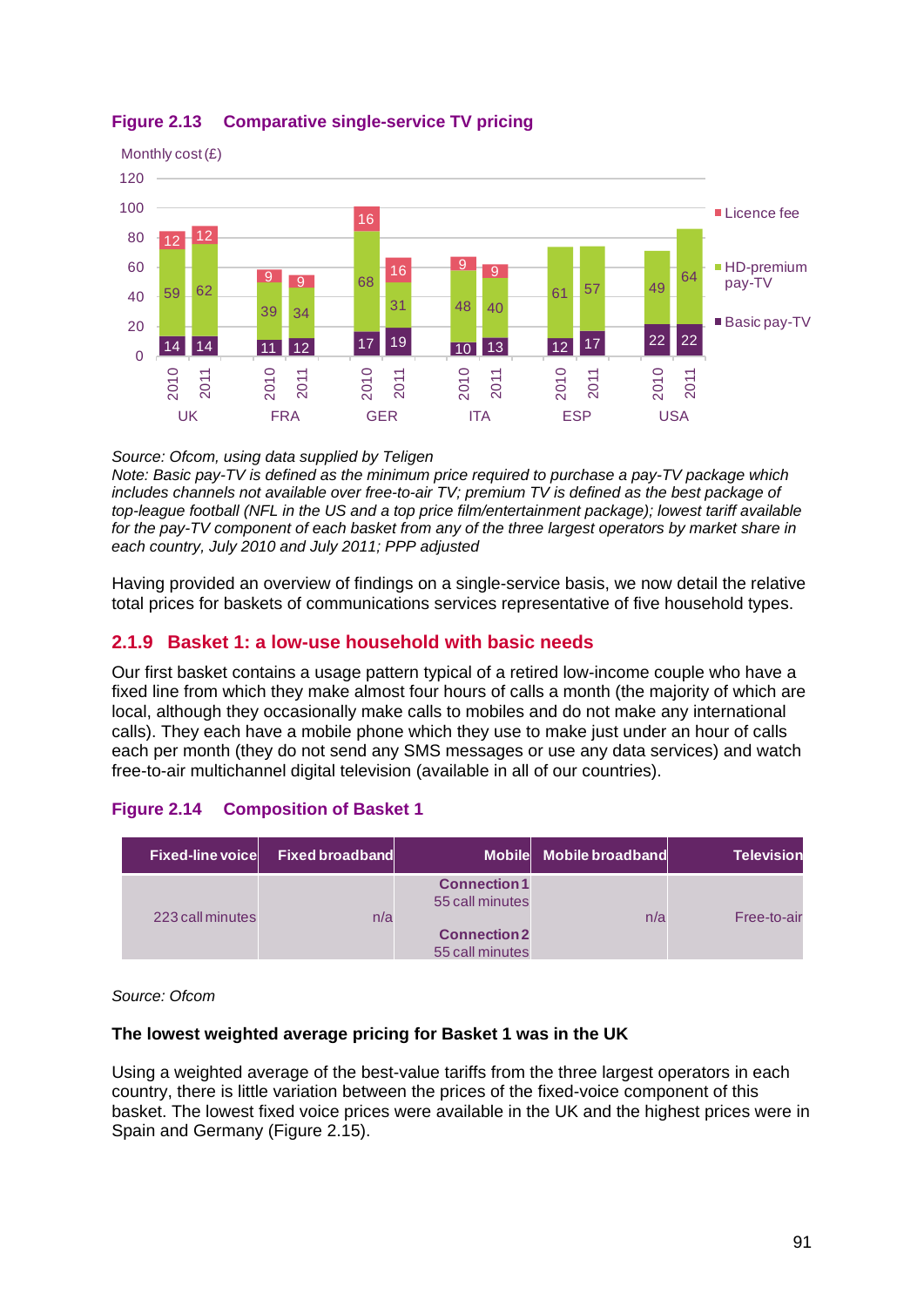As these data represent an average of the lowest prices available from the largest operators, weighted by the market share of these operators, the fixed voice pricing, to a large extent, reflects the pricing of incumbent operators, which have over 50% retail market share in each of the European countries. The fall in voice pricing in the UK is as a result of BT launching the *Line Rental Saver* tariff, which enables customers to reduce their monthly line rental to £10 a month (it was £13.90 in July 2011) by paying a year's worth in advance (excluding this tariff, the weighted average monthly cost would be £21 rather than  $£18$ ). The increased cost in the US was as a result of AT&T's cheapest service increasing its call charges to landlines and the line rental on Comcast's lowest cost service increasing from \$24.95 (£16) to \$34.95 (£22).

## **Upward trend in weighted average pricing for lower use mobile connections**

There was evidence of rising mobile prices for the lower-usage connection included in this basket in the year to July 2011, with Spain and the US being the only countries where the cost of the mobile element of the basket fell. This fall was most pronounced in the US, where the average cost fell by 17% as a result of the monthly fees for AT&T and Verizon's cheapest tariffs falling significantly over the period.

The main driver of the cost of TV services in this basket is the TV licence fee (although not in Spain and the US where there is no licence fee). In fact, as Basket 1 does not include pay-TV services; the only other TV costs were for purchasing and installing the required hardware (we included the cost of a set-top box or decoder, but not the cost of the television). There was significant variation in the cost of the television licence across the six countries; it was most expensive in Germany and the UK (where investment per head in public service broadcasting is highest).



## <span id="page-21-0"></span>**Figure 2.15 Basket 1: 'weighted average' single-service pricing**

*Ofcom, using data supplied by Teligen*

*Note: Weighted average of best-value tariff from each of the three largest operators by market share in each country; July 2010 and July 2011; PPP adjusted*

## **The lowest 'best offer' pricing for Basket 1 was in Spain**

There are some differences by country when looking at the lowest-priced fixed-line voice tariff available from any of the largest operators rather than the weighted average of tariffs, although the television component remains the same, because the basket has free-to-air television - the only TV costs are the licence fee, hardware and installation [\(Figure 2.16\)](#page-22-1). The biggest difference between the 'weighted average' and the lowest price available from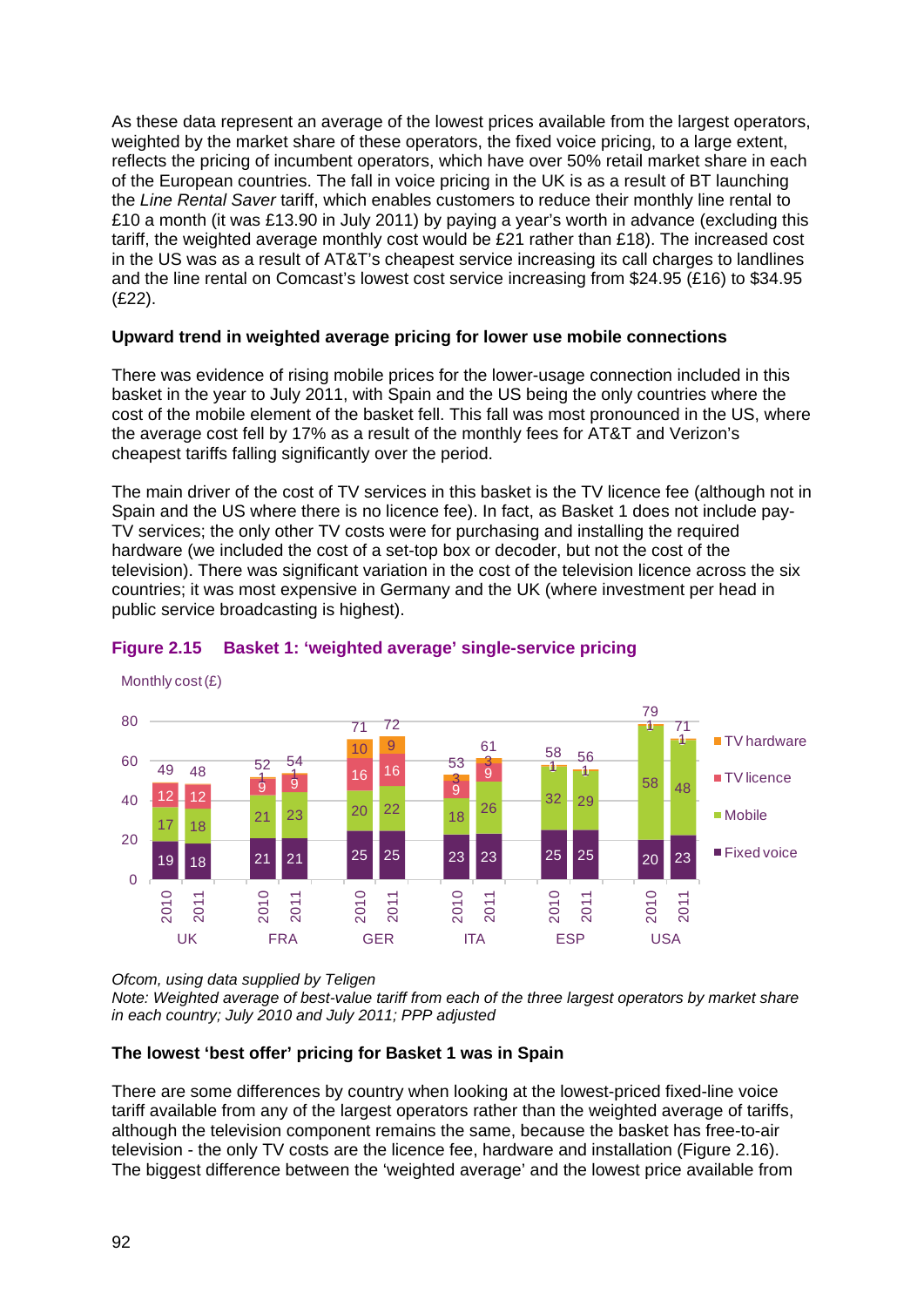the three largest operators in 2011 was in Spain, where the lowest-price combination of services needed to fulfil the requirements of the basket cost 30% less than the weighted average best price (in the UK it cost 19% less). By contrast, there was relatively little variation between the 'weighted average' and the best offer prices in France, with the bestoffer price being just 6% cheaper than the weighted average.

It should be noted that in France and Italy the lowest-cost option that fulfilled Basket 1's use included a bundled fixed broadband connection, even though this was not required by the basket.



## <span id="page-22-1"></span>**Figure 2.16 Basket 1: comparative 'best offer' pricing**

*Source: Ofcom, using data supplied by Teligen*

*Note: Lowest tariff available for each service type from any of the largest operators by market share in each country, July 2010 and July 2011; PPP adjusted; where a service is included in a bundle any additional usage charges are recorded separately against the relevant service*

## <span id="page-22-0"></span>**2.1.10 Basket 2: A broadband household with basic needs**

The second basket is representative of a couple of 'late adopters' who are fairly heavy users of the fixed-line phone, have a basic fixed broadband connection, and both have a mobile phone which they use occasionally for voice and SMS.

# **Figure 2.17 Composition of Basket 2**

| <b>Fixed-line voice</b> | <b>Fixed broadband</b>                            |                                                                                                                    | Mobile Mobile broadband | <b>Television</b> |
|-------------------------|---------------------------------------------------|--------------------------------------------------------------------------------------------------------------------|-------------------------|-------------------|
| 428 call minutes        | 0.5GB per month,<br>minimum 4Mbit/s<br>connection | <b>Connection 1</b><br>55 call minutes<br><b>30 SMS</b><br><b>Connection 2</b><br>55 call minutes<br><b>30 SMS</b> | n/a                     | Free-to-air       |

*Source: Ofcom*

## **The lowest weighted average pricing for Basket 2 was in the UK**

The cheapest weighted average cost of fulfilling the requirements of Basket 2 was in the UK at £70 a month.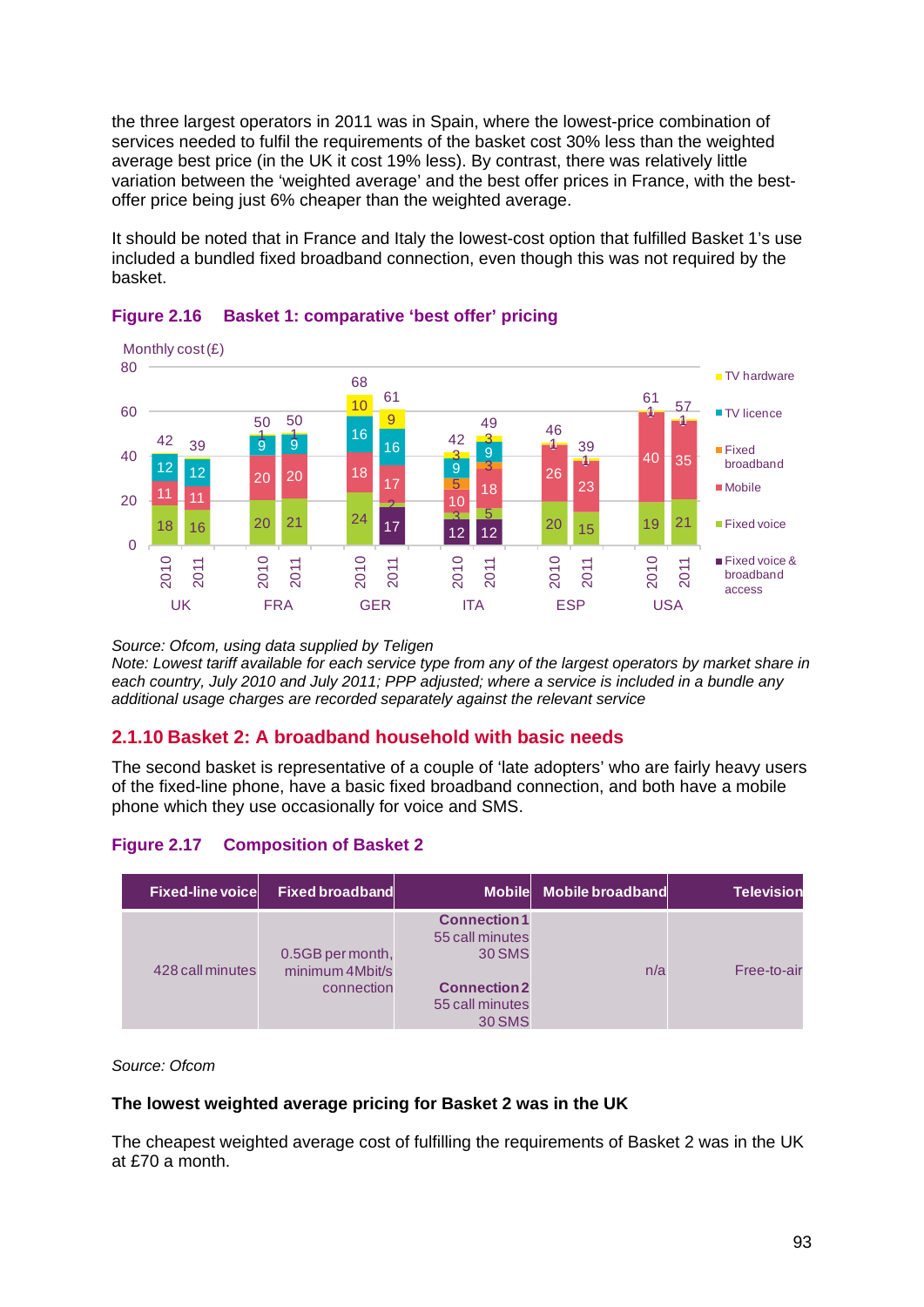The fixed-line voice component of this basket consists mainly of calls to fixed-line phones within the same country, which are mostly made during the daytime, and the basket therefore favours tariffs that include these call types within a standard line rental package. This is the case with the BT, Virgin Media and TalkTalk tariffs, which feed into the UK weighted average price, the lowest among the countries in our analysis, at £21 a month. UK fixed voice costs for Basket 2 are just 15% higher than for Basket 1, despite this basket including almost twice as many outgoing call minutes (fixed-line voice prices in France, Germany and the US were more than 30% higher than for Basket 1). Weighted average best prices also fell by the greatest amount in the UK in the year to July 2011, again as a result of the launch of BT's *Line Rental Saver* scheme (excluding this tariff would mean that the weighted average price would increase from £21 to £23).

The low use of the mobile phones in this basket meant that most of the mobile tariffs (11 out of 18) feeding into the analysis were pay-as-you-go (with a further three being SIM-only contracts). While the lowest weighted average mobile costs for this basket were found in the UK and France, the highest were found in the US, where mobile users are charged for incoming calls in addition to outgoing calls. US contract mobile tariffs are generally expensive as they typically include a large number of bundled (incoming and outgoing) call minutes as operators incentivise customers to take contracts with large numbers of inclusive minutes. In the US, pre-pay is a less attractive proposition for mobile users as the top-ups required are generally of a higher value, and any credit typically expires after 30 days. As a result, pre-pay accounts for less than a quarter of total US mobile subscriptions, compared to an average of 55% across the other five countries covered in this section of the report.

## **Weighted average standalone fixed broadband prices increased in the UK and Spain**

France and the UK offered the lowest pricing for the basic broadband requirements of this basket (it should, however, be noted that single-service broadband pricing comparisons should be treated with some caution, as broadband is very frequently bought as part of a multi-service bundle). Weighted average fixed broadband prices in the UK and Spain increased in the year to July 2011, in the UK largely as a result of the monthly cost price of Virgin Media's cheapest stand-alone fixed broadband service increasing from £15 (for a DSL service) to £19.75 (for a cable service) and in Spain largely as a result of Movistar increasing the monthly rental of its lowest-cost DSL service (and its headline speed from 'up to' 6Mbit/s to 'up to' 10Mbit/s).

This basket contains the same basic free-to-air digital television service as Basket 1.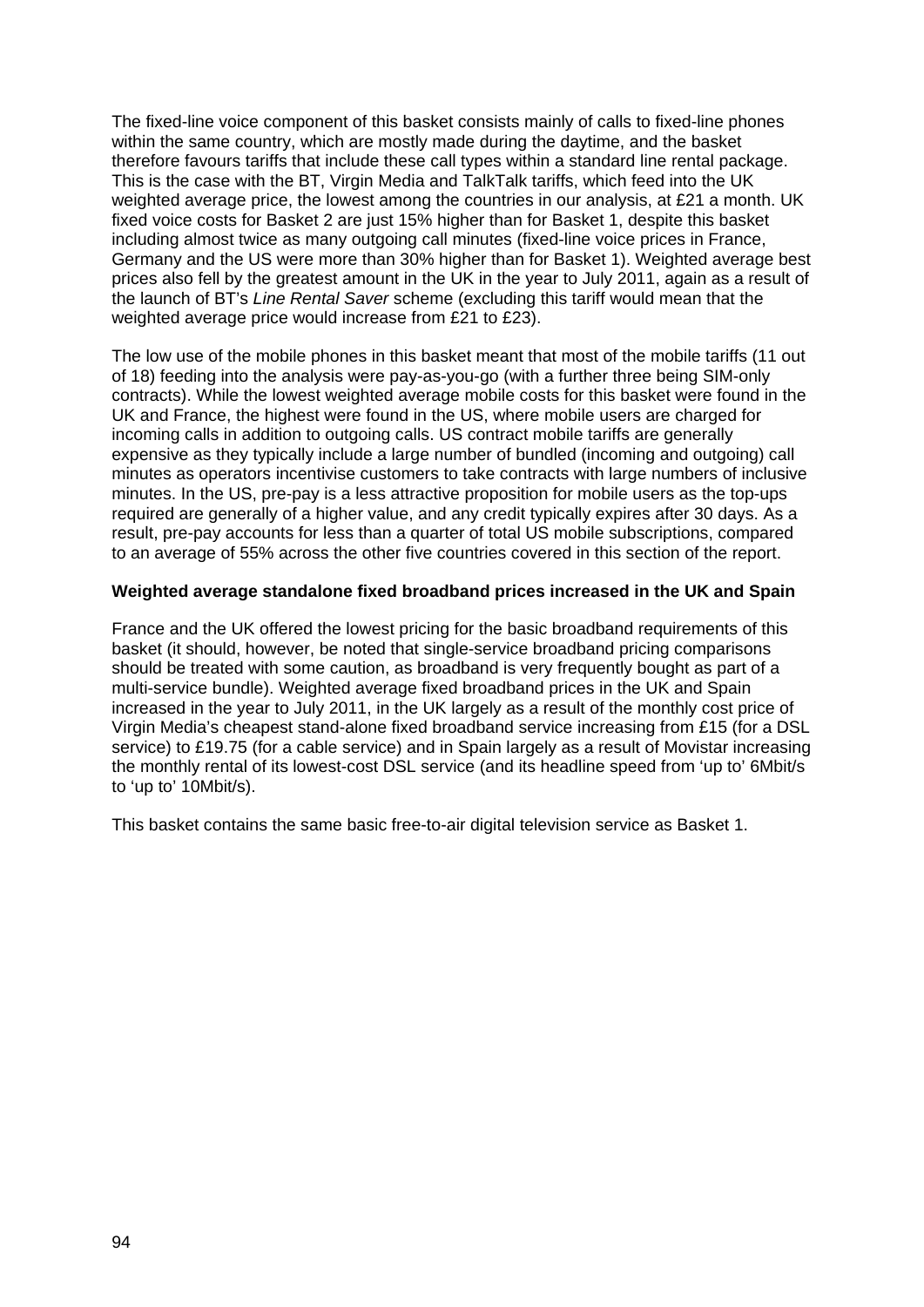

# **Figure 2.18 Basket 2: 'weighted average' single-service pricing**

Monthly cost (£)

*Source: Ofcom, using data supplied by Teligen Note: Weighted average of best-value tariff from each of the three largest operators by market share in each country; July 2010 and July 2011; PPP adjusted*

# **The lowest 'best offer' pricing for Basket 2 was in the UK**

The lowest prices available for this basket of services in all of the European countries covered in our research involved buying a fixed broadband connection in a bundle with fixed voice services [\(Figure 2.19\)](#page-25-1). In the UK this was a combined voice and broadband service (including line rental) which was able to fulfil the basket's requirements for £25 a month, 17% (£5 a month) less than the lowest cost of doing so using standalone services. The greatest difference between the cost of the basket's fixed voice and fixed broadband requirements using standalone and bundled services was in Spain, where bundled services provided by Orange were £19 (33%) cheaper than the lowest-cost combination of standalone products. The lowest cost bundled fixed-line and fixed-broadband service was provided by Unity Media in Germany, and cost £22 a month to fulfil Basket 2's requirements for these services.

## **The US was the only country where the 'best offer' price was obtained using standalone services**

The lowest price in the US was achieved by purchasing separate fixed broadband and voice services, reflecting that, in most areas, there is effectively a duopoly of the incumbent telecoms operator and a cable provider. Therefore price competition is less fierce in the US than in our other comparator countries, and as a result operators offer fewer discounts for purchasing services in a 'multi-play' bundle. This is not the case in Europe, where new entrants have used heavy bundle discounts to attract customers and gain market share.

Most of the fixed broadband services in our six countries were sufficient to fulfil the basic fixed broadband requirements of this basket (a connection with an 'up to' 4Mbit/s headline speed and 500MB of data use). In the US and Germany the fixed broadband connections in the 'best-offer' service combinations were provided using cable networks. In the UK, France, Italy and Spain the broadband connections were provided using ADSL, meaning that the actual speeds received by consumers are likely to be significantly different to those advertised; the performance of ADSL connections is highly dependent on the length and quality of the copper telephone line between the local telephone exchange and the customer premises.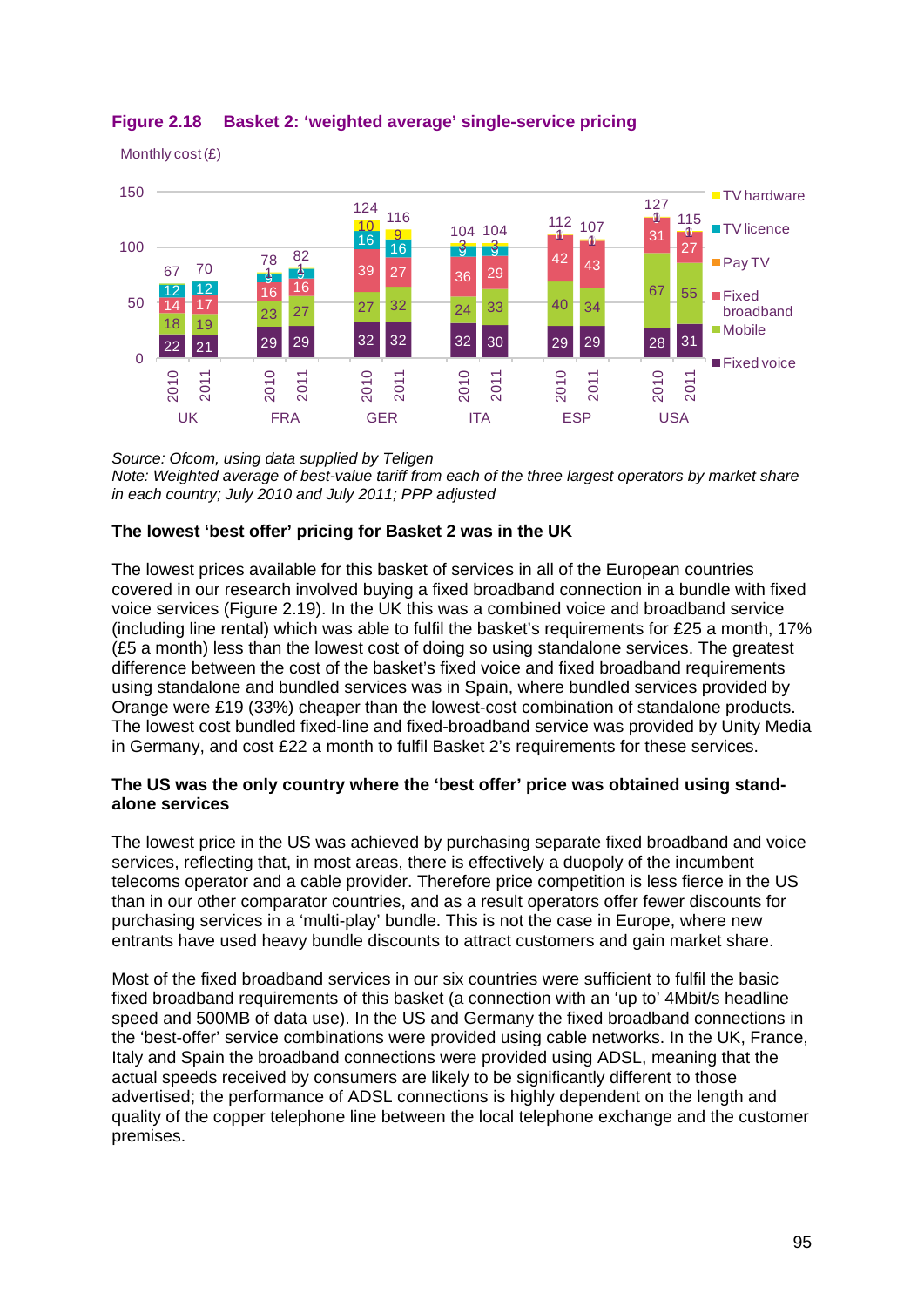The lowest best-offer prices for the mobile services required by this basket were found in the UK, France and Italy, while the highest cost was (for the same reasons as detailed for Basket 1) in the US.



#### <span id="page-25-1"></span>**Figure 2.19 Basket 2: comparative 'best offer' pricing**

#### *Ofcom, using data supplied by Teligen*

*Note: Lowest tariff available for each service type from any of the largest operators by market share in each country, July 2010 and July 2011; PPP adjusted; where a service is included in a bundle any additional usage charges are recorded separately against the relevant service*

## <span id="page-25-0"></span>**2.1.11 Basket 3: A mobile 'power user'**

The third basket represents a single-person household typical of a young professional person living alone. This person lives in a mobile-only household and is a heavy user of both a mobile phone and mobile broadband (using a 'dongle' to connect to the internet on a laptop computer).

#### **Figure 2.20 Composition of Basket 3**

| <b>Television</b> | Mobile Mobile broadband      |                                                | <b>Fixed-line voice</b> Fixed broadband |     |
|-------------------|------------------------------|------------------------------------------------|-----------------------------------------|-----|
| Basic pay-TV      | 5GB over 30 days<br>permonth | 516 call minutes<br><b>150 SMS</b><br>1GB data | n/a                                     | n/a |

#### *Source: Ofcom*

#### **The lowest weighted average pricing for Basket 3 was in the UK**

The 'weighted average' basket analysis in this report includes the 'best offer' single service cost of the mobile broadband element of the baskets, because the relatively narrow range of tariffs available from operators in many countries makes it difficult to produce a meaningful 'weighted average' figure.

There were larger variations between countries in the total cost of this basket than for any other basket, ranging from £94 in the UK to £193 in Germany, driven primarily by large variations in the cost of the mobile phone element, which was the largest component of total spend in all of our comparator countries [\(Figure 2.21\)](#page-27-0).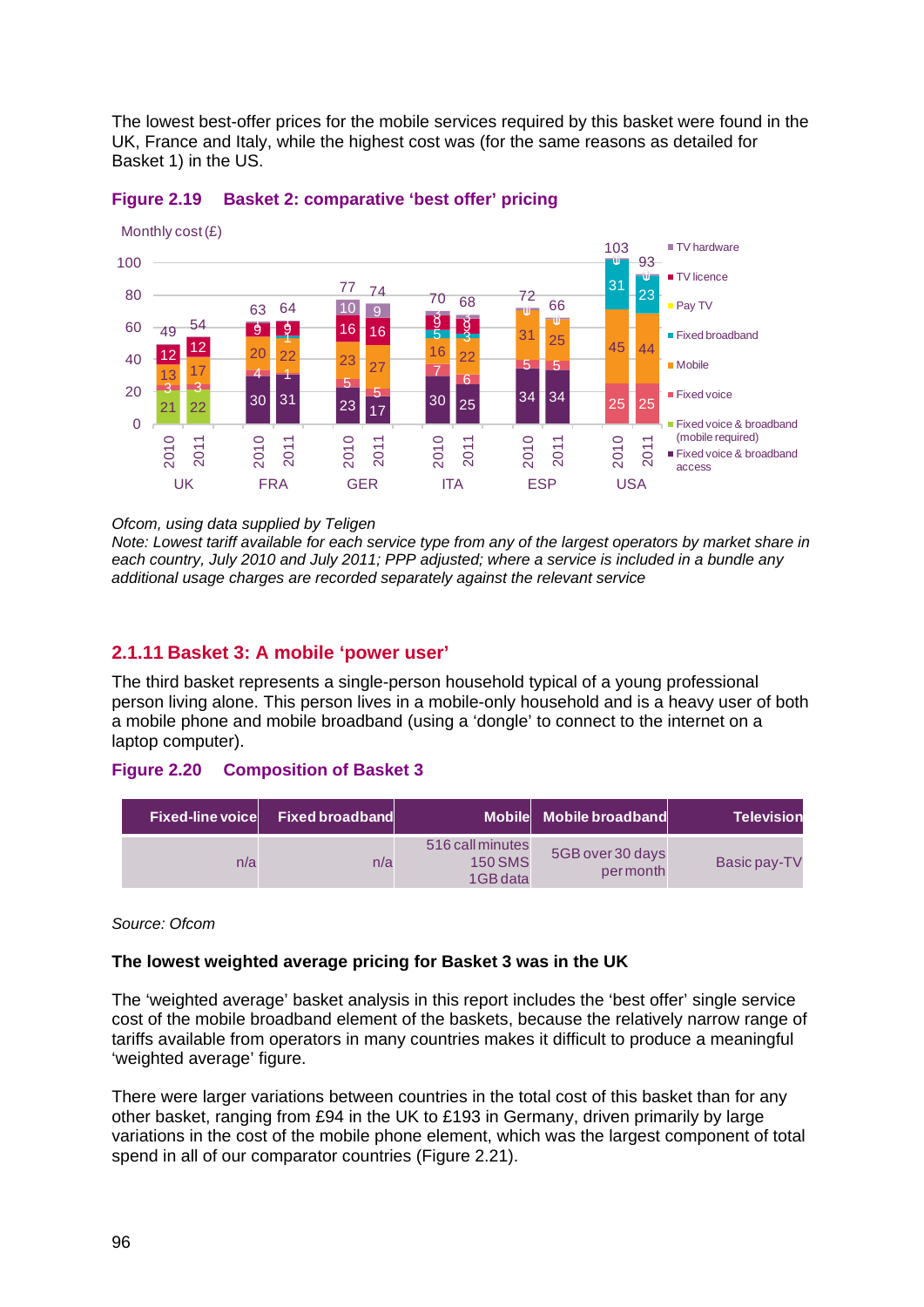The UK offered significantly lower weighted average mobile phone prices than any of the other five countries included in the analysis for the high usage required by this basket, with the weighted average price being 35% lower than in the next least-expensive country (France). In fact, all three of the best-offer UK largest operators' costs feeding into its weighted average were lower than the lowest in any other country. The US performed better here than it had done for the lower-use connections (when it was most expensive), again because US contract tariffs typically include a large 'bucket' of (incoming and outgoing) minutes; however, it remained the third most expensive country after Germany and Spain, in part because of comparatively high data charges.

Prices for the mobile phone element of this basket fell by the greatest amount (£29 a month). in France in the year to July 2011 (equivalent to a 28% reduction in the cost of the basket) as new tariffs offering more inclusive calls, messages and data within line rental fees were introduced.

## **Wide variations in the cost of mobile broadband services exist between countries**

There were also large variations in the cost of mobile broadband prices between the countries, with prices for this high-usage connection (5GB over 30 days during the month) being lowest in Italy at £15 a month and highest in the US. Relatively low prices in Italy indicate that the competitive dynamics that are delivering lower prices for mobile phone tariffs are also reflected in mobile broadband (as is the case in the UK, which had the second lowest cost at £16 a month). Mobile broadband prices were highest in the US, where the cost of the 'best-offer' single mobile broadband service sufficient to fulfil the basket's requirement increased by 92% to £46 a month in the year to July 2011, as prices have increased and data allowances have become less generous as a result of providers attempting to monetise mobile broadband services.

Basket 3 also includes a basic 'entry-level' pay-TV service, which is defined as the lowest subscription required to receive channels in addition to those available on free-to-view television. Because of the variation in numbers and types of channels and quality of programming, like-for-like comparison is more problematic than for telecoms services, but the lowest prices were available in France, the UK and Spain. See Section [2.1.8](#page-19-0) above for a discussion of TV pricing.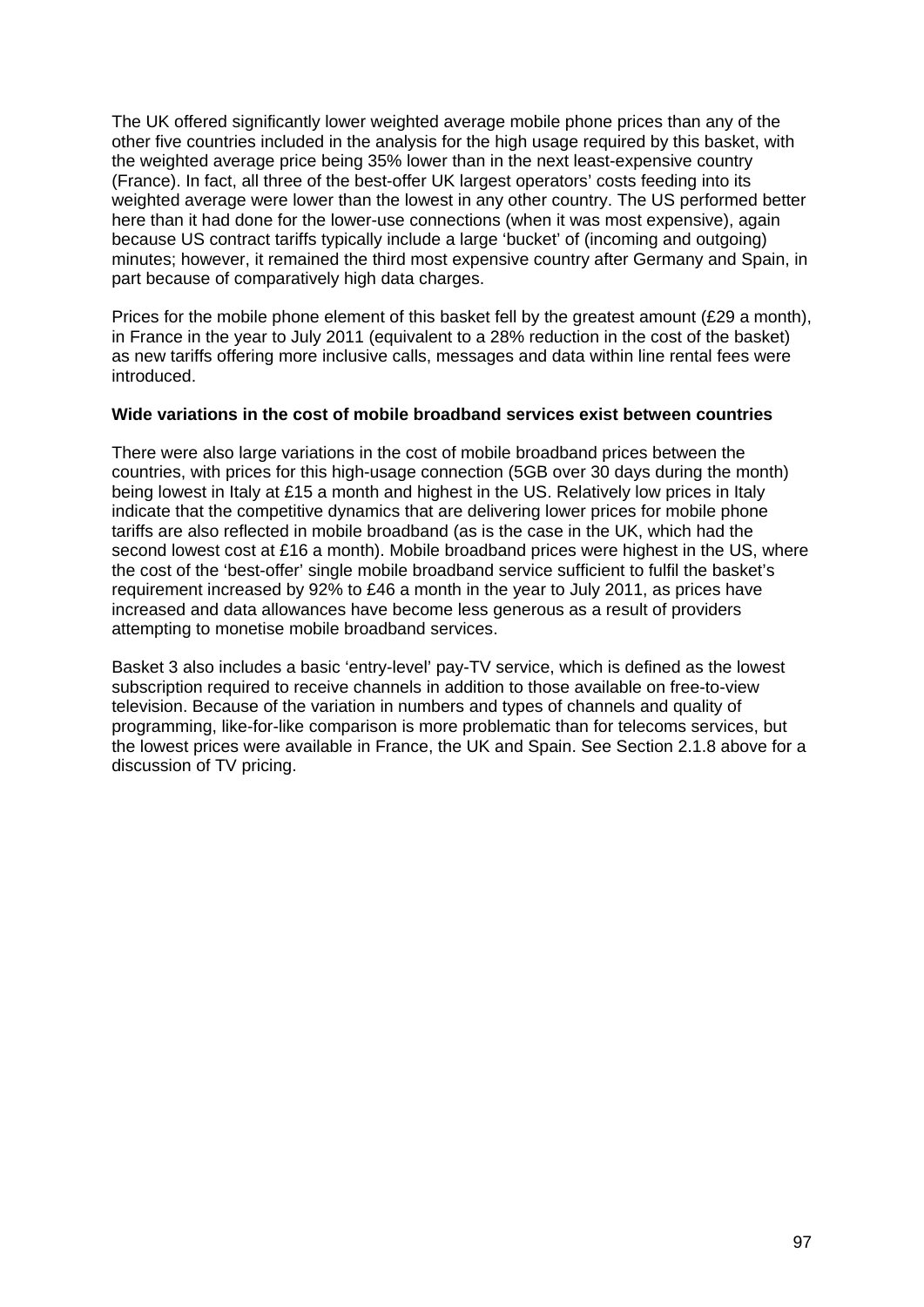

## <span id="page-27-0"></span>**Figure 2.21 Basket 3: 'weighted average' single-service pricing**

*Source: Ofcom, using data supplied by Teligen*

*Note: Weighted average of best-value tariff from each of the three largest operators by market share in each country; July 2010 and July 2011; PPP adjusted; the figure for mobile broadband is the bestoffer single service cost*

## **The lowest 'best offer' pricing for Basket 3 was in the UK**

In none of our countries did the best-offer combination of services to fulfil the requirements of Basket 3 involve buying bundled services, in effect meaning that [Figure 2.22](#page-27-1) compares the single-service best-offer tariffs discussed previously in this section. There was less variation between the weighted average best price and the best-offer combination than was the case for the other baskets included in this report – this is the result of the basket including a relatively low number of services, and because we have used 'best offer' single service broadband prices in the 'weighted average' data, for the reasons outlined previously.



## <span id="page-27-1"></span>**Figure 2.22 Basket 3: comparative 'best offer' pricing**

*Source: Ofcom, using data supplied by Teligen Note: Lowest tariff available for each service type from any of the largest operators by market share in* 

*each country, July 2010 and July 2011; PPP adjusted*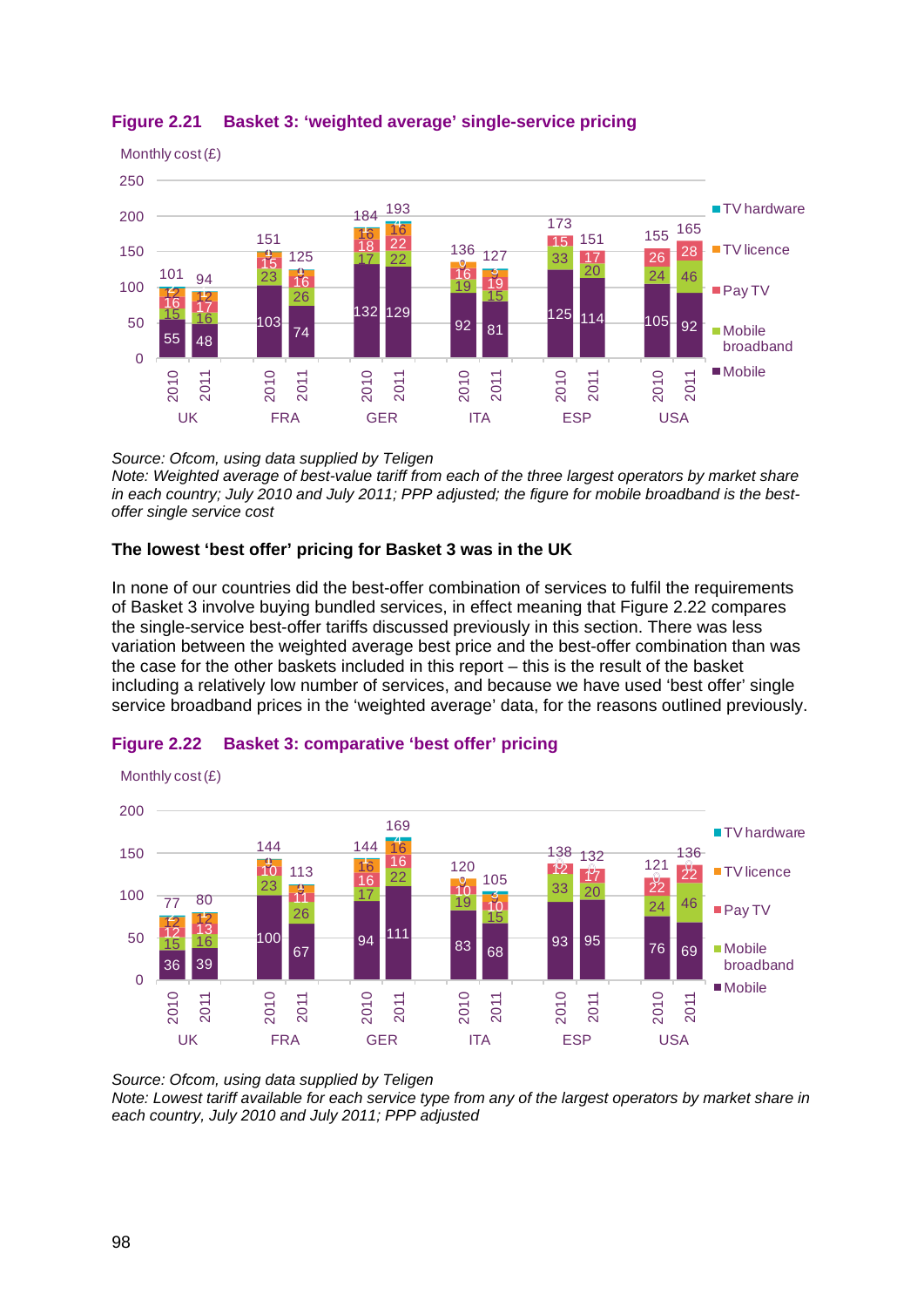## <span id="page-28-0"></span>**2.1.12 Basket 4: A family household with multiple needs**

Basket 4 represents a family of two parents and two teenage children, all with their own mobile handset but with different mobile needs, with the adults using more voice and the children more messaging. However, they are also heavy users of the fixed-line phone. The family members are also heavy users of the internet, requiring a minimum headline connection speed of 'up to' 8Mbit/s, and subscribe to entry-level pay-TV services.

| <b>Fixed-line voice</b> | <b>Fixed broadband</b>                          | <b>Mobile</b>                                                                                                                                                                                                                                            | Mobile broadband | <b>Television</b> |
|-------------------------|-------------------------------------------------|----------------------------------------------------------------------------------------------------------------------------------------------------------------------------------------------------------------------------------------------------------|------------------|-------------------|
| 593 call minutes        | 5GB per month,<br>minimum 8Mbit/s<br>connection | <b>Connection1</b><br>280 call minutes<br><b>30 SMS</b><br>300MB data<br><b>Connection 2</b><br>169 call minutes<br><b>160 SMS</b><br><b>Connection 3</b><br>55 call minutes<br><b>70 SMS</b><br><b>Connection 2</b><br>55 call minutes<br><b>65 SMS</b> | $n/a$ ,          | Basic pay-TV      |

## **Figure 2.23 Composition of Basket 4**

#### *Source: Ofcom*

## **The lowest weighted average pricing for Basket 4 was in the UK**

The UK had the lowest weighted average prices for this basket, while the highest prices were found in Germany. Variations in cost between countries are primarily driven by the mobile phone costs, which accounted for half of the total basket cost in the UK and an average of 60% across the other countries included in this section [\(Figure 2.24\)](#page-29-0).

This basket has the highest fixed voice call use, at almost 600 minutes a month, and the UK had the lowest weighted average cost among our countries; a result of the fact that all three of the cheapest UK tariffs included bundled anytime calls to UK fixed lines, and additional bolt-ons that enabled savings on the cost of calls to mobile phones and international destinations. Surprisingly, despite the inclusion of these bundled calls and bolt-ons in the UK weighted average, the weighted average monthly line rental in the UK (£15) was not the highest among our comparator countries (this was in Germany at £22), while out-of-bundle usage charges were lowest in the UK at £4 a month.

As with all the fixed-line connections included in our baskets, UK pricing was lower in 2011 than in 2010, solely due to the inclusion of BT's new *Line Rental Saver* product, which offers a £3.90 a month discount to customers who pay for 12 months line rental in advance; the weighted average price of the fixed-line voice component for the UK for this basket was £22. whereas if this tariff were excluded, the weighted average price would be £24.

#### **The UK was the only country where the 'best offer' tariff was not from an alt-net provider**

In all countries the lowest prices tended to be from alt-net providers, although the 'weighted average', to a large extent, reflected the 'best value' tariffs available from the incumbent in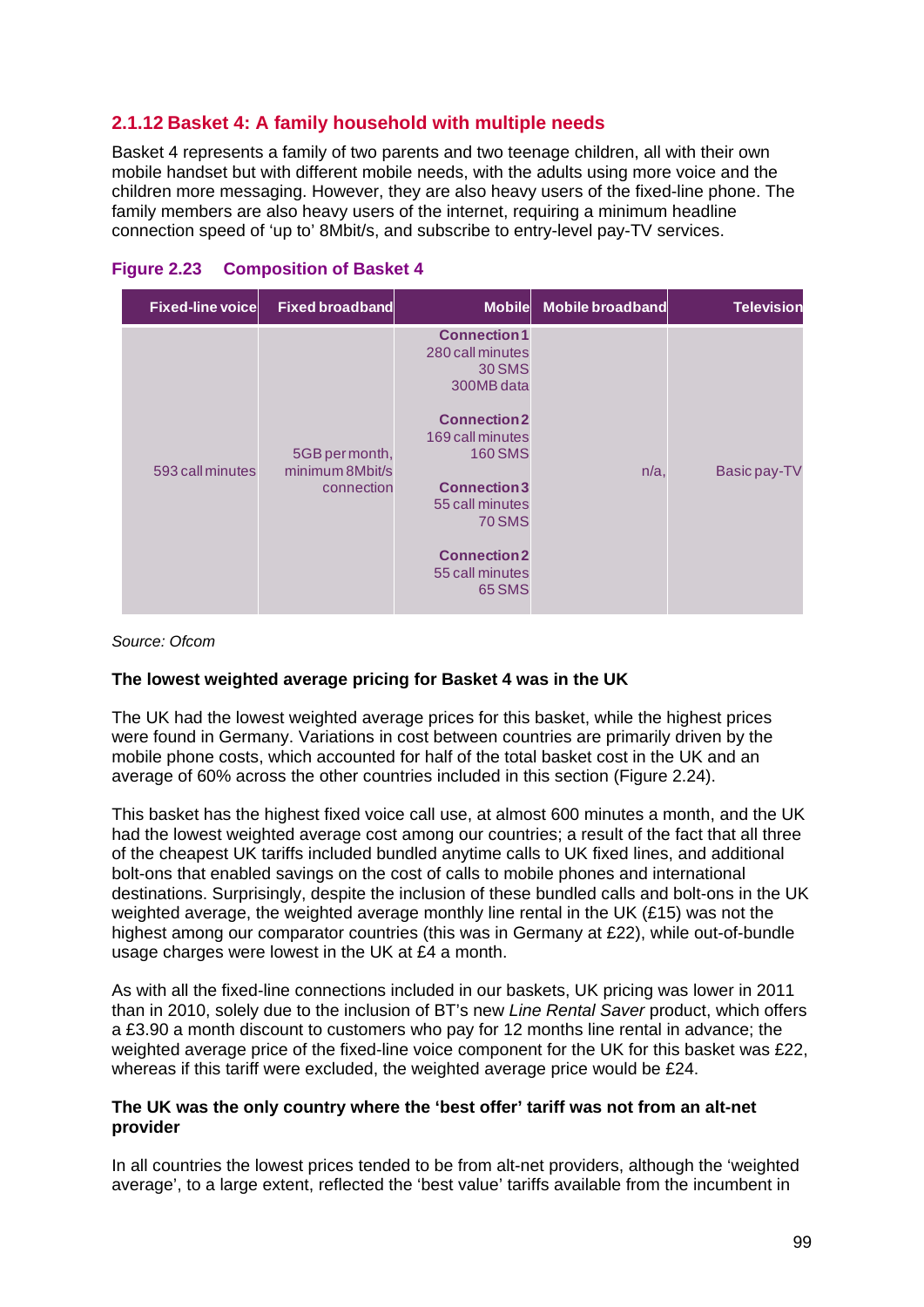each country (each with a market share of over 50%). For Basket 4 the cheapest price available from BT (which included its *Line Rental Saver* pre-payment option) was 38% less than the next lowest-cost option from an incumbent (Movistar in Spain). The lowest-cost option from any provider was from Freenet in Germany, a VoIP-based service which does not require a fixed line and instead runs over the basket's fixed broadband connection.

This basket includes four mobile phones, one with relatively high voice use, low SMS use and 300MB of data, one with average voice use and high SMS use, and two with low voice use and average SMS use. In most countries the lowest prices were achieved using postpay tariffs, even for the two connections with the lowest use, and the lowest 'weighted average' prices for all four of the connections included in the basket were found in the UK. The highest overall weighted average cost of fulfilling the mobile requirements of this basket was Germany, where the cost was over two-and-a-half times that in the UK.

The lowest broadband prices for this basket were found in France and the UK, and in both countries the weighted average costs (and the three tariffs feeding into them) were exactly the same as for Basket 2, despite the higher speed and data use requirements. This reflects the fact that most broadband tariffs in these countries offer a headline speed of at least 8Mbit/s and include at least the 5GB data usage sufficient to satisfy the fixed broadband elements of both baskets. Prices for fixed broadband were highest in Germany, Italy and Spain, in each as a result of the incumbents' cheapest offer being relatively expensive, and in Spain as a result of there being a limited choice of standalone services.

The television element in this basket is the same as in Basket 3.



## <span id="page-29-0"></span>**Figure 2.24 Basket 4: 'weighted average' single service pricing**

*Source: Ofcom, using data supplied by Teligen*

*Note: Weighted average of best-value tariff from each of the three largest operators by market share in each country; July 2010 and July 2011; PPP adjusted*

## **The lowest 'best offer' pricing for Basket 4 was in France**

In common with Basket 2 (which also included a fixed voice line and fixed broadband connection), there were considerable savings to be made by purchasing the services required by Basket 4 within a bundle; unlike for Basket 2, this was also the case in the US [\(Figure 2.25\)](#page-30-1). The lowest overall prices were available in France, where the least expensive way of fulfilling Basket 4's requirements involved purchasing a Bouygues Telecom quad-play bundle of fixed voice, fixed broadband, mobile and pay-TV. In the UK, Italy and the US the lowest-cost option included a fixed line and broadband dual-play offer, and stand-alone pay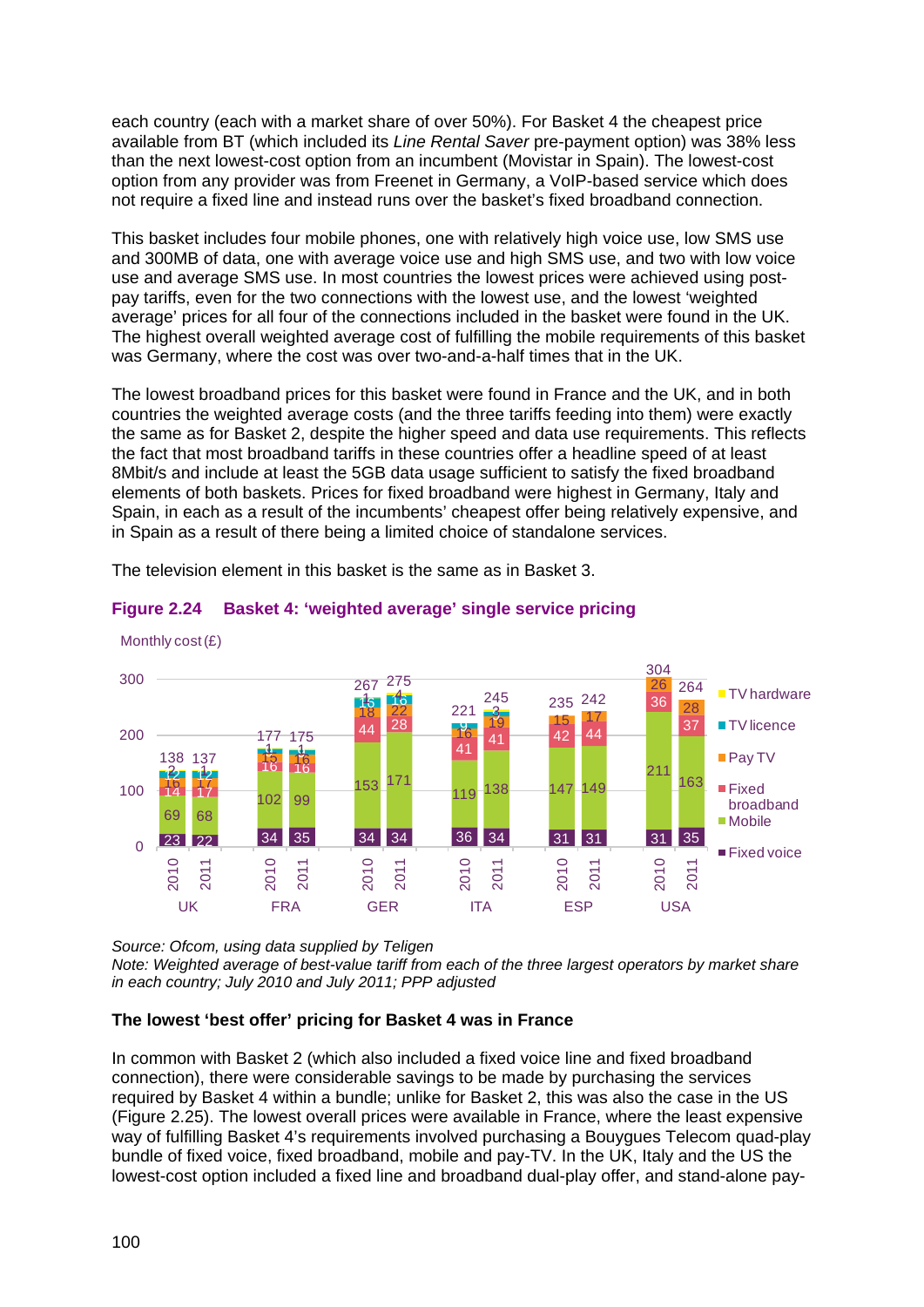TV and mobile services. In Germany and Spain the cheapest available option included purchasing a 'triple-play' service incorporating fixed-line voice, broadband and basic pay-TV.

The savings available to consumers purchasing bundled services rather than the lowest price stand-alone services varied between countries. In the US, purchasing the bundled service reduced costs by 2% (£4 a month), whereas in France the quad-play service offered a 48% (£72 a month) saving compared to buying stand-alone services (in the UK the saving was 4% or £4 a month). While the basic requirements of the pay-TV element of Basket 4 are the same as for Basket 3, it is notable that many of these bundled tariffs provide services in excess of the least expensive available on a stand-alone basis. For example, the quad-play offer in France includes 120 channels compared to 18 for the lowest-price stand-alone service, and the triple-play service in Spain includes 70 channels compared to 38 for the lowest-price stand-alone service.



<span id="page-30-1"></span>

*Note: Lowest tariff available for each service type from any of the largest operators by market share in each country, July 2010 and July 2011; PPP adjusted; where a service is included in a bundle any additional usage charges are recorded separately against the relevant service*

## <span id="page-30-0"></span>**2.1.13 Basket 5: An affluent two-person household with high use of mobile, internet and premium TV**

Basket 5 is typical of an affluent young couple of high-end users who have low price sensitivity. They both have mobiles and are fairly high users of mobile voice and (to a lesser extent) SMS. They have a fixed line with relatively low use, are heavy internet users with a fast broadband connection and have a premium television package for watching HD sport and the latest films, and also a digital video recorder (DVR).

*Source: Ofcom, using data supplied by Teligen*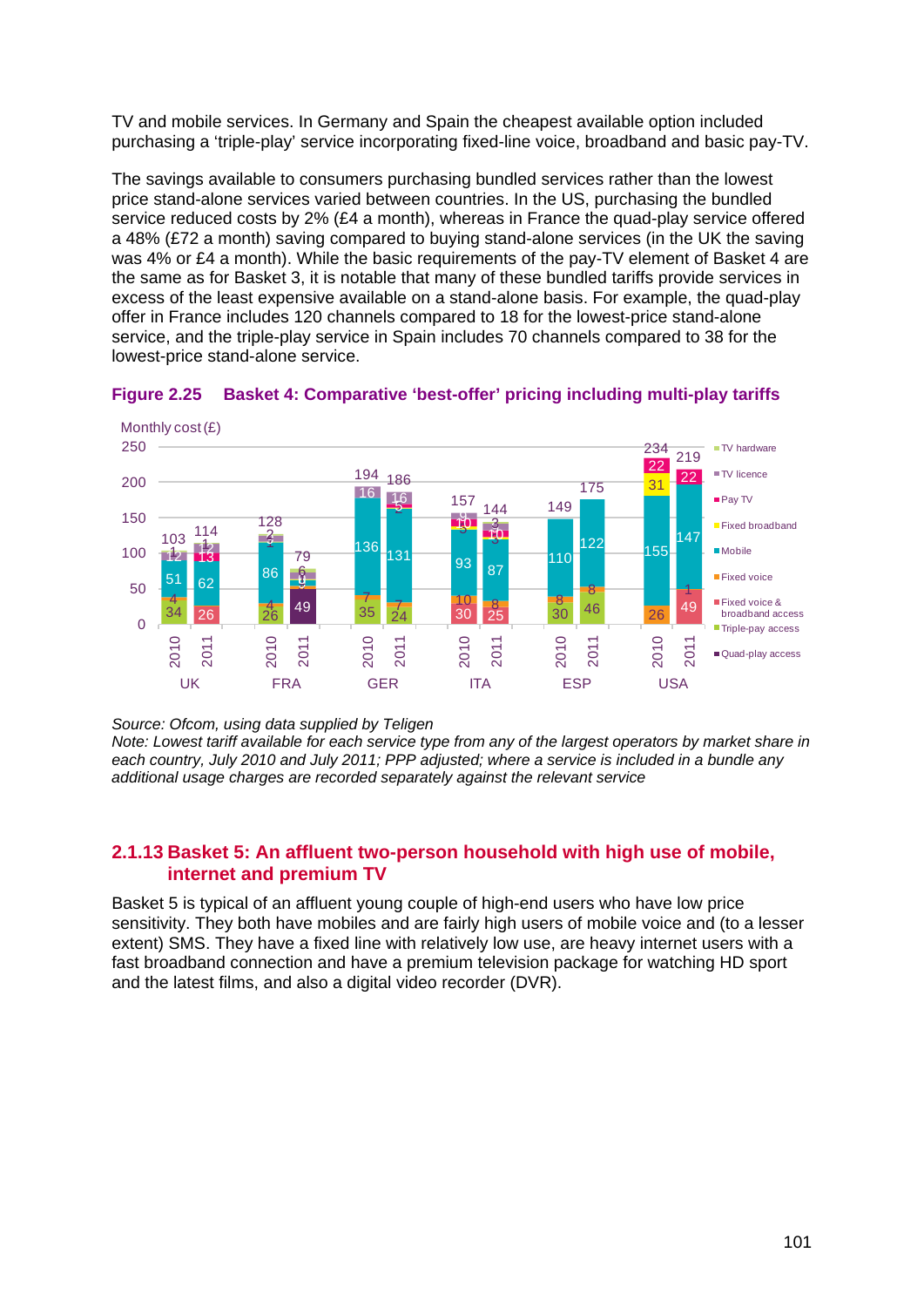## **Figure 2.26 Composition of Basket 5**

| <b>Fixed-line voice</b> | <b>Fixed broadband</b>                          |                                                                                                                                                  | Mobile Mobile broadband | <b>Television</b>                                    |
|-------------------------|-------------------------------------------------|--------------------------------------------------------------------------------------------------------------------------------------------------|-------------------------|------------------------------------------------------|
| 246 call minutes        | 5GB per month<br>minimum 16Mbit/s<br>connection | <b>Connection 1</b><br>376 call minutes<br><b>80 SMS</b><br>300MB data<br><b>Connection 2</b><br>188 call minutes<br><b>20 SMS</b><br>100MB data | 3GB over 25 days        | HD pay-TV with<br>per month<br>per month<br>football |

*Source: Ofcom*

## **The lowest weighted average pricing for Basket 5 was in the UK**

As previously mentioned, it should be noted that the 'weighted average' basket analysis in this report includes the 'best offer' single service cost of the mobile broadband element of the baskets, as the relatively narrow range of tariffs available from operators in many countries make it difficult to produce meaningful 'weighted average' figures.

The UK offered the lowest 'weighted average' pricing for Basket 5, at £182 a month, with prices for all services being among the lowest in our comparator countries except for pay-TV, where it was the second highest [\(Figure 2.27\)](#page-32-0).

Prices for the fixed voice component of Basket 5 were similar to those for Basket 1, as levels of use were similar (at 246 and 223 outgoing call minutes respectively). The additional calls in Basket 5 (coupled with slightly different call patterns) meant that in all countries the cost of the fixed-line component of Basket 5 was higher than that of Basket 1, with the difference ranging from £2 a month in Germany to £4 in the US, and the overall cost of Basket 5's fixed voice element ranging from £22 in the UK to £28 in Spain. France and the US were the only countries where the cost of the fixed voice element of the basket increased in the year to July 2011 (although in the UK the inclusion of BT's *Line Rental Saver* product, offering line rental at £3.90 less a month to customers paying 12 months in advance was the driver of this price fall; without this tariff, weighted average prices would show an increase).

## **The UK had the lowest weighted average prices for both connections in the basket**

The lowest average weighted cost of satisfying the mobile requirements of the basket (connection 1 with 376 minutes of outgoing calls, 80 SMS and 300MB of mobile data use and connection 2 with 188 outgoing call minutes, 20 SMS messages and lower mobile data use at 100MB) was in the UK, at £52 a month. In fact, the UK had the lowest weighted average prices for both connections; 51% and 23% respectively cheaper than the nextlowest cost option available among our comparator countries (both of which were in France). Prices for the mobile component of Basket 5 were highest in the US, where the cost of fulfilling connection 1 (£106 a month) was the second highest among our countries after Spain (£109), and that of connection 2 was greater than anywhere else, at £49 a month. As discussed in Section [2.1.5](#page-11-0) above, the cost of our low-use voice mobile connections are comparatively high in the US as a result of the calling-party-pays charging regime, while data prices and international calling prices are also generally higher than in Europe (where calling prices between European countries are capped by EU regulation).

Basket 5 requires a fixed broadband connection with a minimum headline download speed of 'up to' 16Mbit/s (compared to 4Mbit/s for Basket 2 and 8Mbit/s for Basket 4) and 5GB of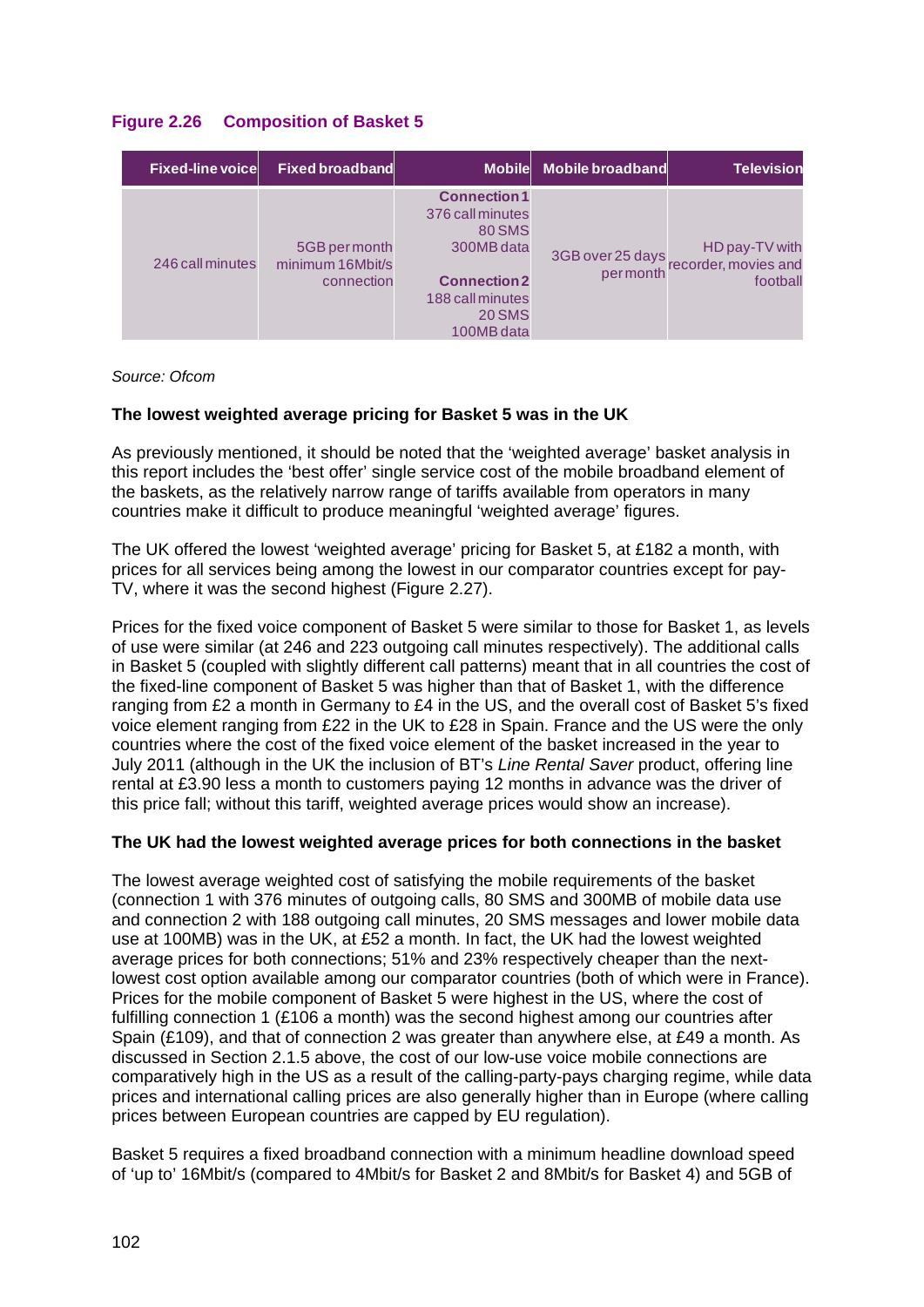usage. As with the prices for baskets 1 and 2, the weighted average cost of the fixed broadband element of Basket 5 was lowest in the UK and France.

The medium-use mobile broadband connection included in this basket requires 3GB of data and use over 25 days a month. The lowest cost of providing this service was in Italy, at £14 a month, while it was second-lowest in the UK at £15 a month, an increase from £11 a month in 2010. The increase in the UK was as a result of O2 withdrawing the previous cheapest service and replacing it with a more expensive tariff that includes less bundled data, a trend among many of the larger UK mobile broadband providers, which has in part been driven by a perceived need to move to tiered data pricing in order to manage network capacity.

## **The lowest HD premium pay-TV single service pricing was in Germany**

This basket also includes an HD premium pay TV component. Among our comparator countries the most expensive weighted average costs for the package, including top-league football and a top price film/entertainment package required by the basket, were in the US (£77 a month rental), the UK (£64 a month) and Spain (£57). This is related to how channels are bundled: in the UK and Spain the football and film content needed to fulfil the basket's requirements comes bundled with large amounts of additional programming, whereas in Germany (where the TV rental was £29 a month) consumers can purchase the top matches within a monthly football 'bundle', and in Italy (£39 a month) the total number of matches available for viewing within a package is relatively low. Prices in the UK are also inflated by the requirement for HD services; in all other countries HD is standard within premium packages, whereas in the UK, Sky, the largest provider by market share, charges £10 a month premium for HD services.

Comparisons with the US are hard to make as NFL viewing packages are wrapped up in many different ways and offered through a combination of pay-per-view and subscription.



## <span id="page-32-0"></span>**Figure 2.27 Basket 5: 'weighted average' single-service pricing**

*Source: Ofcom, using data supplied by Teligen*

*Note: Weighted average of best-value tariff from each of the three largest operators by market share in each country; July 2010 and July 2011; PPP adjusted; the figure for mobile broadband is the bestoffer single service cost*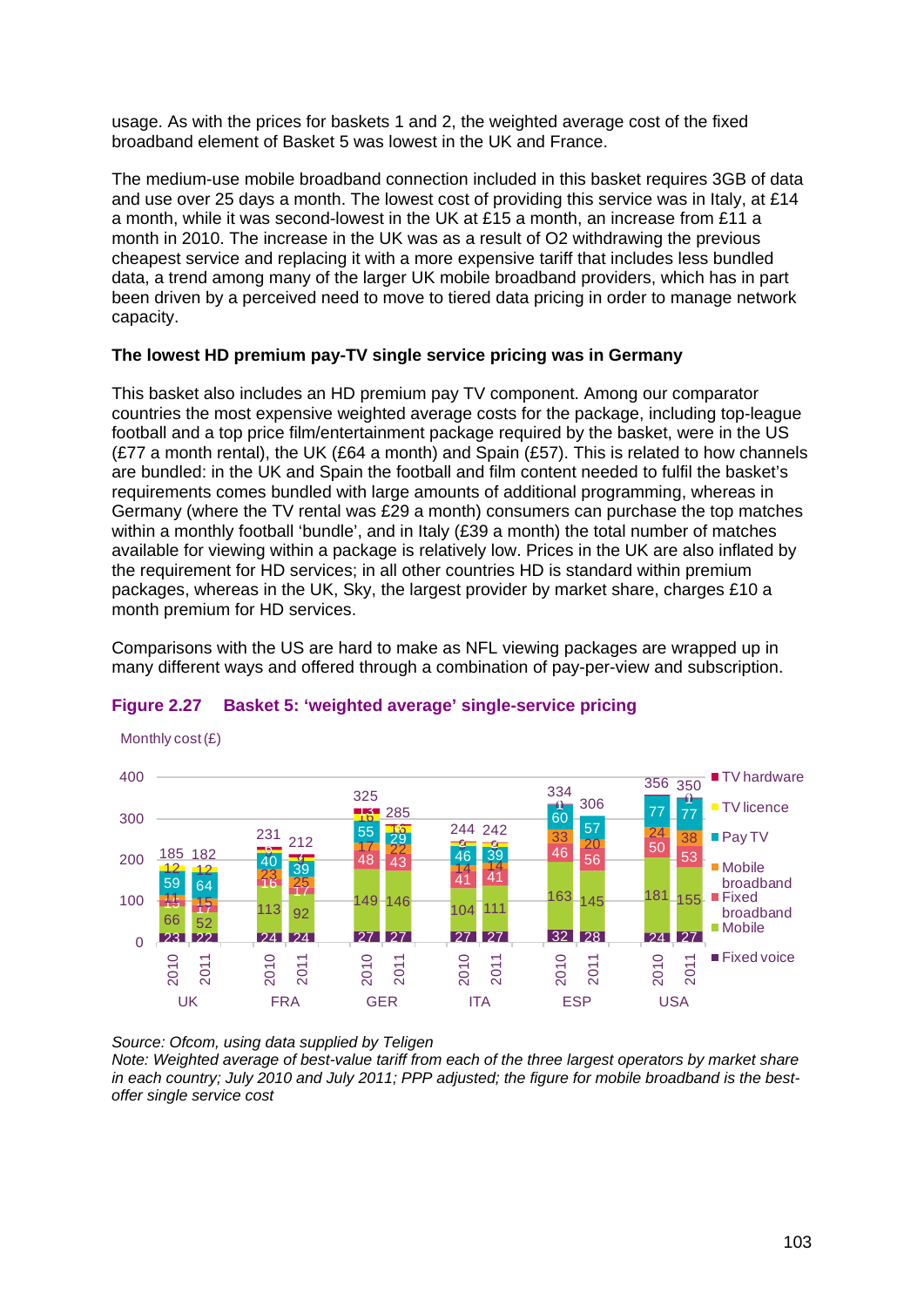## **The lowest 'best offer' pricing for Basket 5 was in the UK**

The lowest best-offer pricing for this basket was in the UK, at £155 a month. The UK and Italy were the only countries where the lowest-cost combination of services for Basket 5 included a triple-play of fixed voice, fixed broadband and pay TV: in the US the cheapest option was to purchase standalone services, while in the other comparator countries it was a dual-play of fixed line and fixed broadband plus standalone pay-TV.

The largest savings, compared to purchasing services on a standalone basis, were found in Spain, where the cost of the cheapest bundle of services was 14% (£39 a month) less than the cheapest combination of standalone services. In the UK this saving was £10 a month (6%). The steepest fall in the best-offer prices for Basket 5 in the year to July 2011 was in Germany, where the best-offer price fell by 16% (£43 a month) with the largest fall in cost being for pay-TV services, as a result of the launch of a new Kabel Deutschland cable service.





*Source: Ofcom, using data supplied by Teligen*

*Note: Lowest tariff available for each service type from any of the largest operators by market share in each country, July 2010 and July 2011; PPP adjusted; where a service is included in a bundle any additional usage charges are recorded separately against the relevant service*

# <span id="page-33-0"></span>**2.1.14 Conclusion**

## **Prices in the UK are comparatively low**

Prices in the UK compared favourably to those in the other five countries covered by our price benchmarking work. Including the TV licence fee, all five of the lowest 'weighted average' single service prices were found in the UK, as were the lowest 'best-offer', including multi-play, prices for three of our five baskets [\(Figure 2.29\)](#page-34-0). France also performed well, providing the lowest 'best-offer' including multi-play price for Basket 4 and the second-lowest prices for all five baskets on a 'weighted average' basis.

In the UK the relatively low prices were largely due to 'weighted average' and 'best-offer' mobile prices being the lowest among our six countries (all of the five baskets include a mobile element, and the UK had the lowest prices for all nine mobile connections included in the analysis). However, the UK also benefited from comparatively low fixed voice, fixed broadband and mobile broadband prices (it had the lowest 'weighted average' and second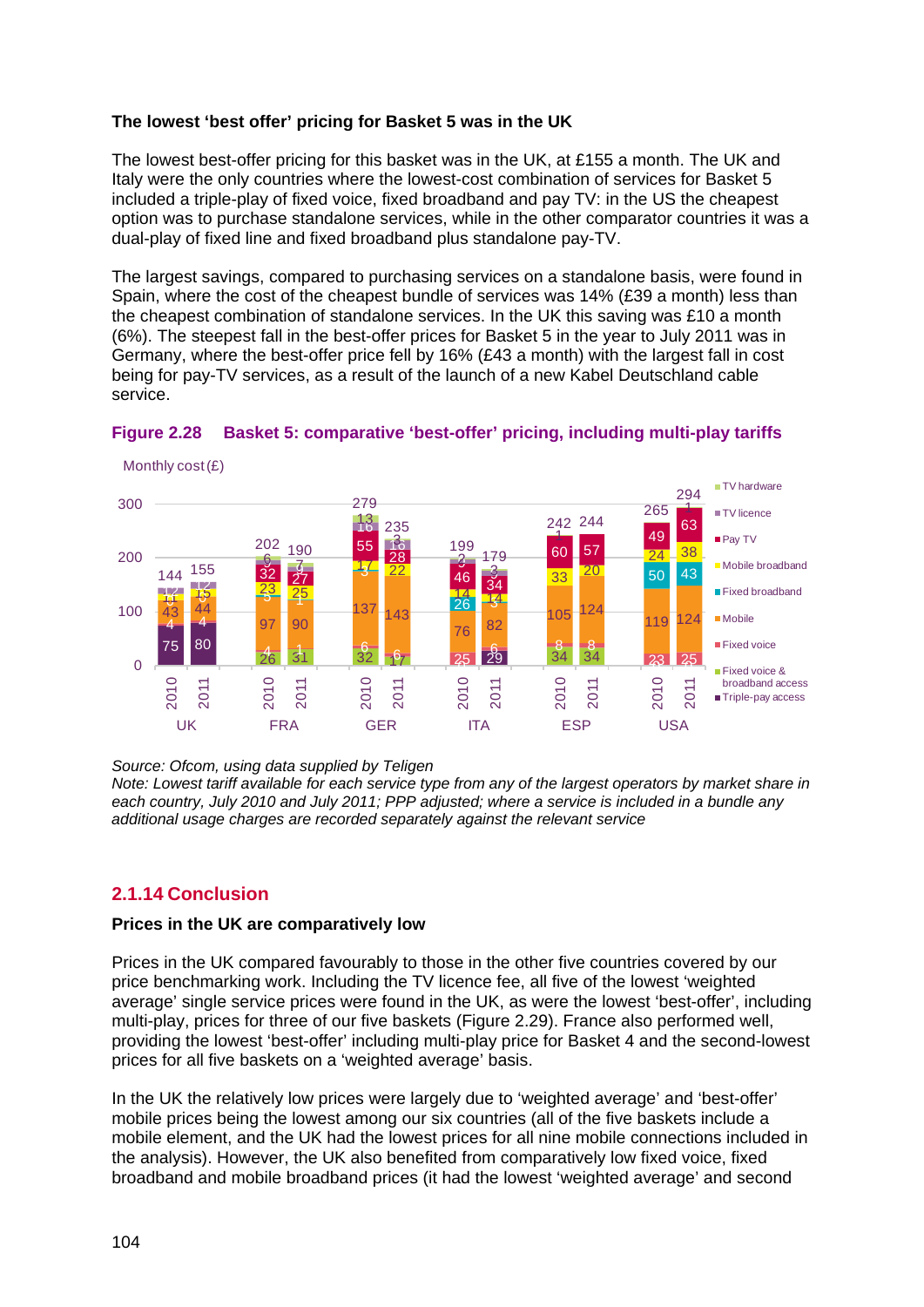lowest 'best-offer' costs for fixed voice services, the lowest 'weighted average' and 'bestoffer' costs for fixed broadband services and the second-lowest 'best-offer' single service mobile broadband prices).

The two baskets for which the UK did not have the lowest 'best-offer' prices were Baskets 1 and 4: Spain was cheaper than the UK for Basket 1, although this was only because there is no TV licence fee in Spain, whereas it is £12 a month in the UK. The Basket 4 'best-offer' price in France was significantly cheaper than in the UK as a result of the availability of a low cost quad-play bundle of fixed voice, fixed broadband, mobile and pay-TV services.

## **HD premium pay-TV prices in the UK were high**

The main area where the UK did not perform well was for HD premium pay-TV services, which were among the most expensive among our comparator countries, partly as a result of HD costing an additional £10 a month for UK Sky satellite TV customers.

## <span id="page-34-0"></span>**Figure 2.29 Summary of 'weighted average' and 'best offer' basket pricing, including the TV licence fee**

| 'Weighted average' single service |                |            |                      |                | 'Best offer' pricing including multi- |                    |
|-----------------------------------|----------------|------------|----------------------|----------------|---------------------------------------|--------------------|
|                                   |                |            | pricing (£ per month |                |                                       | play (£ per month) |
|                                   | $\overline{1}$ | UK         | 48                   | $\overline{1}$ | <b>ESP</b>                            | 39                 |
|                                   | $\overline{2}$ | <b>FRA</b> | 54                   | $\overline{2}$ | IJΚ                                   | 39                 |
| Basket1                           | 3              | <b>ESP</b> | 56                   | 3              | <b>ITA</b>                            | 49                 |
|                                   | $\overline{4}$ | <b>ITA</b> | 61                   | $\overline{4}$ | <b>FRA</b>                            | 50                 |
|                                   | 5              | <b>USA</b> | 71                   | 5              | <b>USA</b>                            | 57                 |
|                                   | 6              | <b>GER</b> | 72                   | 6              | <b>GER</b>                            | 61                 |
|                                   |                |            |                      |                |                                       |                    |
|                                   | $\overline{1}$ | UK         | $\overline{70}$      | $\overline{1}$ | UK                                    | 54                 |
|                                   | $\overline{2}$ | <b>FRA</b> | 82                   | $\overline{2}$ | <b>FRA</b>                            | 64                 |
| Basket <sub>2</sub>               | 3              | <b>ITA</b> | 104                  | 3              | <b>ESP</b>                            | 66                 |
|                                   | $\overline{4}$ | <b>ESP</b> | 107                  | $\overline{4}$ | <b>ITA</b>                            | 68                 |
|                                   | 5              | <b>USA</b> | 115                  | 5              | <b>GER</b>                            | 74                 |
|                                   | 6              | <b>GER</b> | 116                  | $\overline{6}$ | <b>USA</b>                            | 93                 |
|                                   |                |            |                      |                |                                       |                    |
|                                   | $\overline{1}$ | UK         | $\overline{94}$      | $\overline{1}$ | UK                                    | 80                 |
|                                   | $\overline{2}$ | <b>FRA</b> | 125                  | $\overline{2}$ | <b>ITA</b>                            | 105                |
| Basket <sub>3</sub>               | 3              | <b>ITA</b> | 127                  | 3              | <b>FRA</b>                            | 113                |
|                                   | $\overline{4}$ | <b>ESP</b> | 151                  | $\overline{4}$ | <b>ESP</b>                            | 132                |
|                                   | 5              | <b>USA</b> | 165                  | 5              | <b>USA</b>                            | 136                |
|                                   | 6              | <b>GER</b> | 193                  | 6              | <b>GER</b>                            | 169                |
|                                   |                |            |                      |                |                                       |                    |
|                                   | $\overline{1}$ | ŪΚ         | 137                  | $\overline{1}$ | <b>FRA</b>                            | 79                 |
|                                   | $\overline{2}$ | <b>FRA</b> | 175                  | $\overline{2}$ | UK                                    | 114                |
|                                   | 3              | <b>ESP</b> | 242                  | 3              | <b>ITA</b>                            | 144                |
| Basket 4                          | $\overline{4}$ | <b>ITA</b> | 245                  | $\overline{4}$ | <b>ESP</b>                            | 175                |
|                                   | 5              | <b>USA</b> | 264                  | 5              | <b>GER</b>                            | 186                |
|                                   | $\overline{6}$ | <b>GER</b> | 275                  | $\overline{6}$ | <b>USA</b>                            | 219                |
|                                   |                |            |                      |                |                                       |                    |
|                                   | $\overline{1}$ | UK         | 182                  | $\overline{1}$ | UK                                    | 155                |
|                                   | $\overline{2}$ | <b>FRA</b> | 212                  | $\overline{2}$ | <b>ITA</b>                            | 179                |
|                                   | 3              | <b>ITA</b> | 242                  | 3              | <b>FRA</b>                            | 190                |
| Basket 5                          | $\overline{4}$ | <b>GER</b> | 285                  | $\overline{4}$ | <b>GER</b>                            | 235                |
|                                   | 5              | <b>ESP</b> | 306                  | 5              | <b>ESP</b>                            | 244                |
|                                   | 6              | <b>USA</b> | 350                  | 6              | <b>USA</b>                            | 294                |

*Source: Ofcom, using data supplied by Teligen Notes: TV includes the licence fee*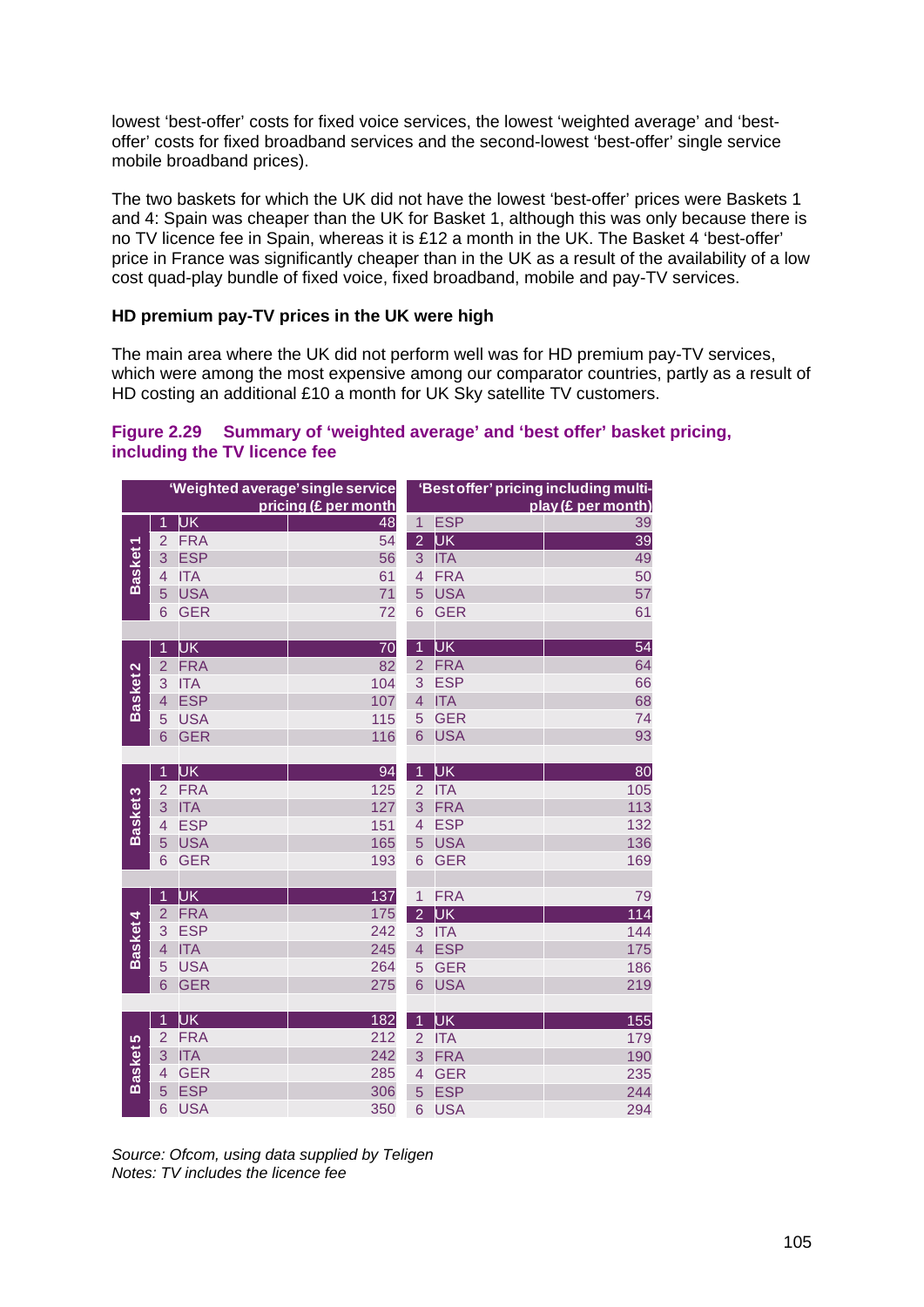## **The difference between weighted average and 'best offer' prices was lowest in the UK**

[Figure 2.30,](#page-36-0) [Figure 2.31](#page-36-1) and [Figure 2.32](#page-37-0) summarise the pricing of each of our baskets, excluding the TV licence, in each comparator country. From these we are able draw some general conclusions about the pricing of communications services in the six countries covered in this section:

In the UK the difference between the 'weighted average' and the 'best offer' pricing of the single services for our five baskets was the lowest across our six countries, with 'best offer' prices being, on average, 20% lower than the 'weighted average' for our six baskets, compared to a 29% average across all six countries. This indicates that while there is a comparatively narrow range of prices offered by operators in the UK, most consumers will be able to save money by shopping around for the provider and tariff that best suits their needs. The single-service offerings with the largest range of prices available in the UK were for mobile connections.

The difference between the 'weighted average' pricing of the fixed voice component and the best price available in the UK was never more than £4 a month (the greatest difference is in Basket 2, where the best available price was 15% lower than the 'weighted average' price, although in part this is the result of BT's *Line Rental Saver* product offering the lowest price and BT having 57% market share. By comparison, in Germany 'best-offer' prices for fixedline voice were up to 63% cheaper than the weighted average. Similarly, in mobile the difference between the 'best offer' and the 'weighted average' pricing in the UK was one of the lowest among our comparator countries; the total difference between the 'weighted average' and 'best offer' pricing for the mobile element of all five baskets in the UK was £33, whereas the largest difference was in Italy at over £110.

#### **The potential savings from bundling are highest when fixed broadband is bought**

Fixed broadband services are frequently bought in conjunction with other communications services, and consumers in all of our comparator countries can make significant savings by purchasing communications services in bundles, compared to purchasing the lowest-price single-service combination. However, the potential savings available by bundling the services required for Baskets 2, 4 and 5 (which all include a fixed-line broadband connection) varied from country to country. In the UK, the savings that consumers get from purchasing these baskets of services in a bundle ranged from 16% for Basket 4 to 29% for Basket 5, while among the other comparator countries it ranged from a 10% saving for Basket 5 in France to a 55% saving for Basket 4 (also in France).

The analysis in the report uses only the 'best offer' single-service cost of the mobile broadband element of the baskets, as the relatively narrow range of tariffs available in many countries make it difficult to produce meaningful 'weighted average' figures. On this basis the UK performed well, having the second-lowest 'best offer' single service prices for all three of the defined usage levels, in all three cases after Italy.

Differences in channel line-ups make it difficult to directly compare TV tariffs, although we included them in our analysis to enable us to include bundled tariffs. 'Triple-play' services delivered the lowest prices for Basket 4 (which includes a basic pay-TV service) in Germany and Spain, while the lowest-cost option in France was a quad-play that included mobile services, and in the UK, Italy and the US the lowest prices were achieved by purchasing fixed voice and fixed broadband dual-play offers. For Basket 5, which includes HD premium pay-TV, triple-play services provided the lowest possible prices in the UK and Italy.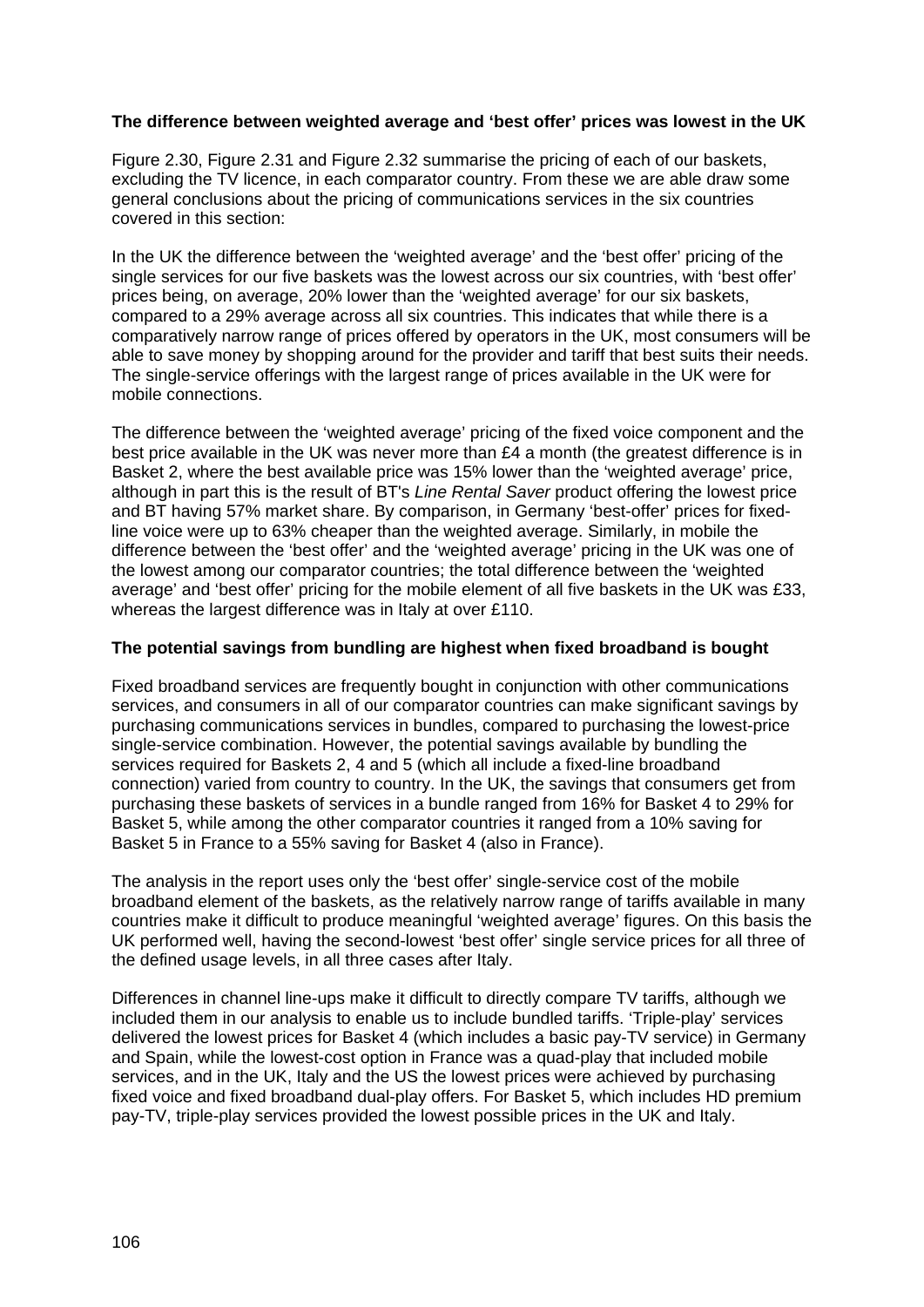## <span id="page-36-0"></span>**Figure 2.30 Comparative 'weighted average' pricing of 'single services' for all countries, excluding the TV licence fee**



#### *Source: Ofcom, using data supplied by Teligen*

*Note: Weighted average of best-value tariff from each of the three largest operators by market share in each country; July 2009; 'single-service' broadband in Spain and Germany includes the best value 'voice and broadband' tariff as single-service broadband was not available from the largest operators; PPP adjusted; TV excludes licence fee*

<span id="page-36-1"></span>



*Source: Ofcom, using data supplied by Teligen*

*Note: Weighted average of best-value tariff from each of the three largest operators by market share in each country; July 2010; PPP adjusted; TV excludes licence fee*